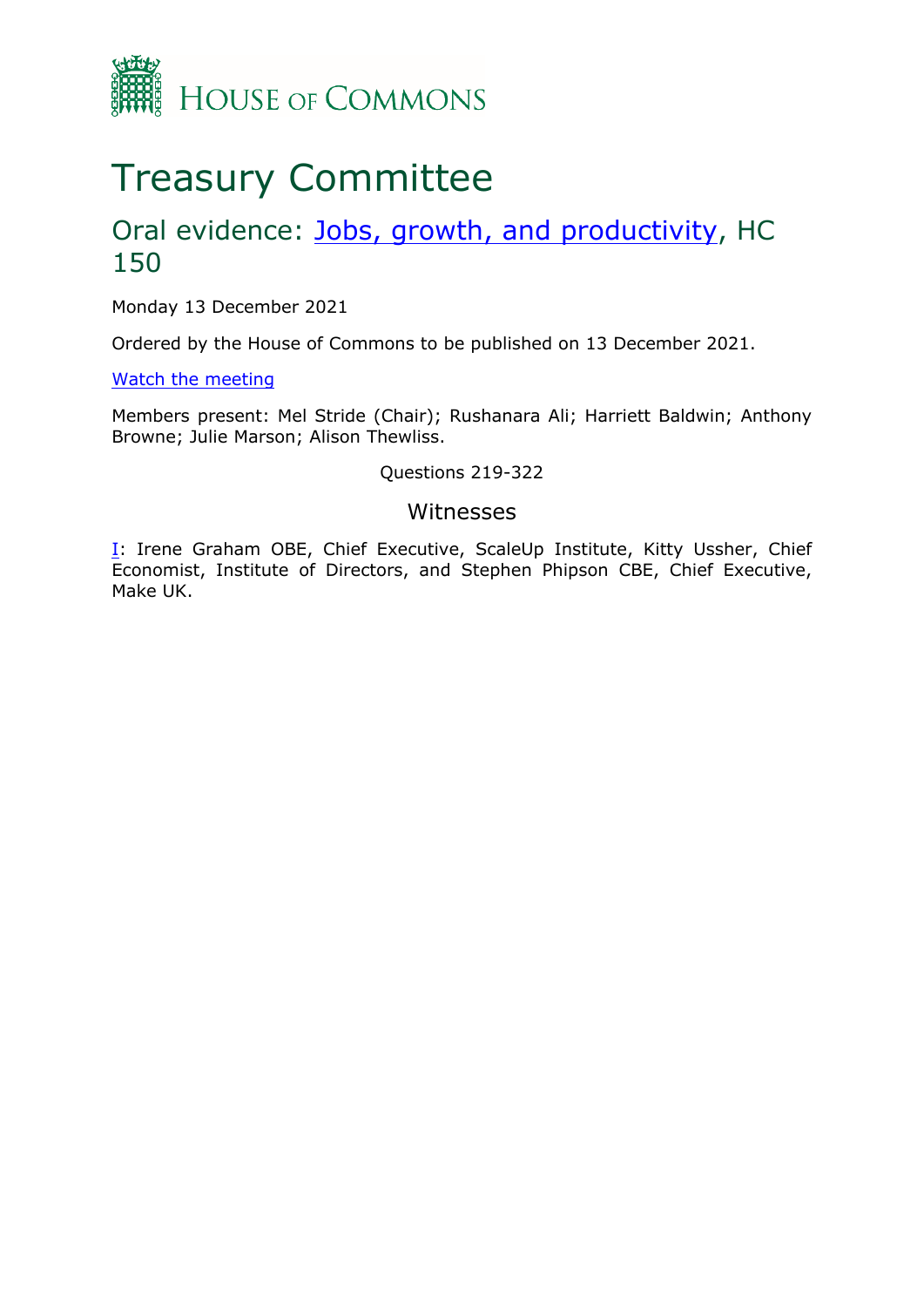

### <span id="page-1-0"></span>Examination of witnesses

Witnesses: Irene Graham, Stephen Phipson, and Kitty Ussher.

Q219 **Chair:** Good afternoon, and welcome to the Treasury Committee's inquiry session into jobs, growth and productivity. We are very pleased to be joined by three witnesses this afternoon. I will ask them to briefly introduce themselves to the Committee. One of our witnesses is joining us remotely, and two are appearing in person. I will start with the two appearing in person. Kitty, could you introduce yourself to the Committee, please?

*Kitty Ussher:* I am Kitty Ussher, chief economist at the Institute of Directors.

*Stephen Phipson:* I am Stephen Phipson, chief executive of Make UK, which represents the manufacturing sector nationally.

*Irene Graham:* Good afternoon, everyone. I am Irene Graham, chief executive officer of the ScaleUp Institute, which is focused on how we become a very good country in which to scale and grow businesses.

Q220 **Chair:** Thank you very much, and welcome to all three of you. I will focus on productivity initially and ask the question that nobody has a complete and comprehensive answer to: since the financial crash, why have we lagged so badly and done so much worse than we did before that and relative to other countries? We hear about the long tail, managerial skills, training and all sorts of things, but nobody seems to be able to really bottom out why it has not been going so well. Perhaps I can start with Kitty and then go to Stephen on that question. Irene, if you want to come in at the end, please do so.

*Kitty Ussher:* It is a very good question, and I know many greater minds than myself have been thinking about this for some time. At a very high level, there is quite a simple answer, actually: the UK economy's employment performance since the financial crisis has been quite spectacular. Considering the fact that a very high proportion of our workforce is employed in the service sector, and often in the consumerfacing service sector, it is simply a mathematical truth that if employment is rising, output per job goes down, because our GDP performance is not that bad compared with that of competitor economies. Taking a very highlevel, long-term view, I would characterise the productivity gap with France and Germany as having narrowed in the run-up to the financial crisis and the decade preceding 2008. We did not catch up with the US. Then we had the dislocation of the financial crisis. Since then, employment has grown incredibly fast, possibly due to the rise in self-employment. Generally, there was something extraordinary happening in the labour market, which meant that productivity was stalling by comparison but our overall—

Q221 **Chair:** This was presumably because the additional individuals coming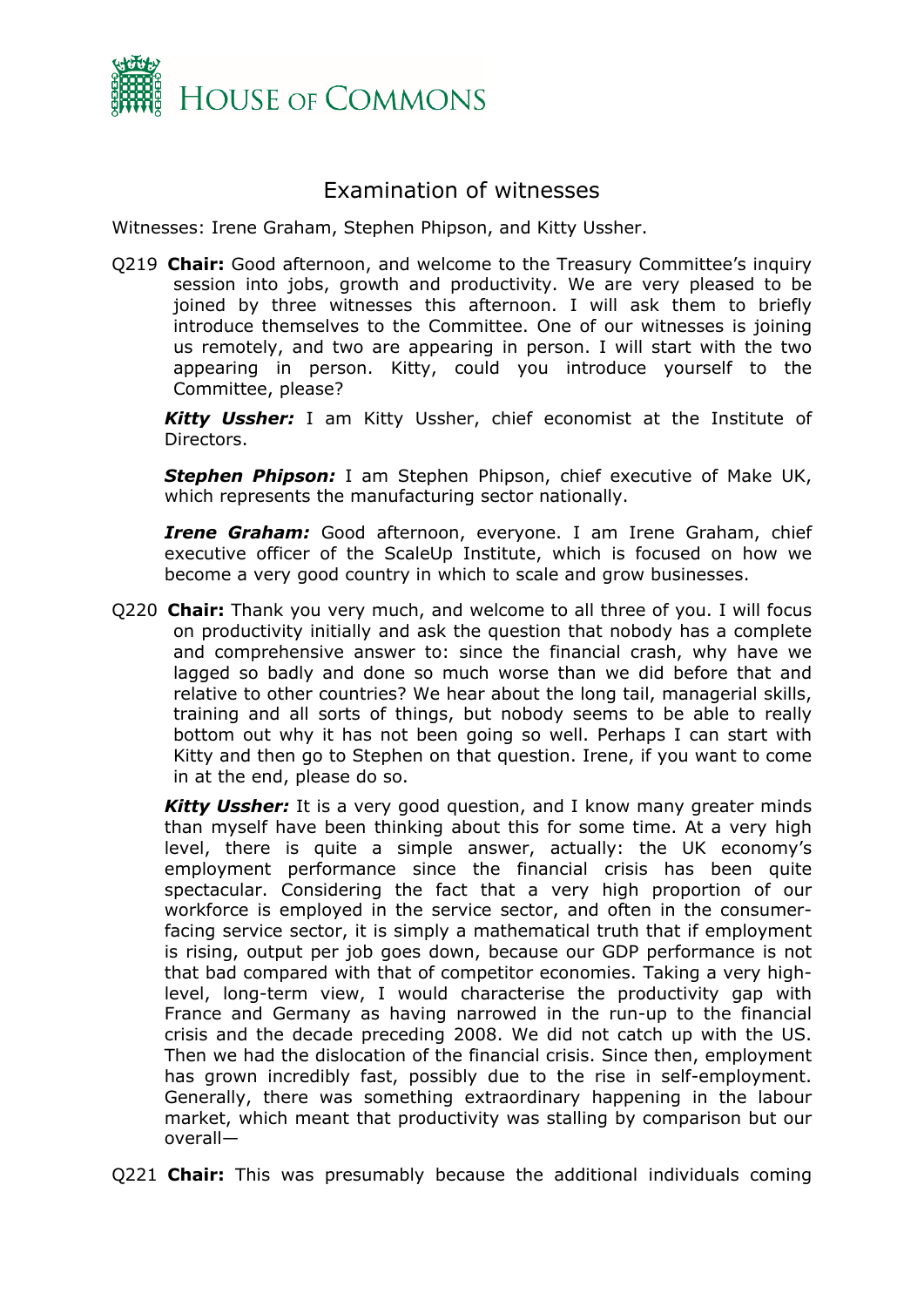

into the workforce were not as productive as many others. Is that right? Are you saying that they were going into less productive areas of the economy, such as the service sector?

*Kitty Ussher:* Yes, that is right. It also explains why, in terms of GDP, there is not so much of a problem when compared with European competitors. Having said all that, there is also evidence of historical underinvestment in high-scale infrastructure. Business investment has been muted since 2016 due to a perceived lack of economic confidence following the Brexit vote. We could have performed better than we did, and I guess that is what we are talking about today. But I suppose that, in economic terms, I would not get too hung up on the low productivity growth, given that the economy as a whole was performing quite well.

**Chair:** Thank you, Kitty. That is useful. Stephen?

**Stephen Phipson:** First of all, it is probably worth thinking about manufacturing in terms of it having to be globally competitive in this country. Looking at the productivity of the UK manufacturing sector compared with the average in the UK, we are at £61 an hour of output in manufacturing, compared with an average of £39 an hour in the general economy, and that is because we have to be competitive.

Having said that, there is a gap that is starting to widen more, particularly with our European competitors, in advanced manufacturing. We put that down into three different buckets. One of them is around management skills—we can probably come on to that a little bit later—and the availability of the higher-end skills that we need in manufacturing. That is one point.

The second point is about investment, and I would echo the point made previously. We lag behind in investment and new technologies, particularly some of the new additive manufacturing technologies that have been invested in very heavily by other countries, and in digital investments. We have got some starting programmes on the transformation to digital manufacturing, or the fourth industrial revolution that is happening, but we are lagging behind a bit in certain areas, and the adoption of them throughout the supply chain is something that does concern people.

The third point, I would echo again, is infrastructure. Again, that is supporting the transformation happening in manufacturing. We do need broadband everywhere. We absolutely need people to have that access to infrastructure, and transport links add on to that as well. For me, skills is one of the major issues. Certainly, when we survey members, it is the access to skills that comes out as one of the strongest points. But, we are—let us not get too carried away with this—pretty competitive as we stand in terms of manufacturing, but we do not want to lag behind the other investments that are happening across Europe.

Q222 **Chair:** Would I sum up your position on manufacturing productivity as it being more productive than other parts of our economy, but perhaps lagging a bit internationally, and there is a danger that it might be sliding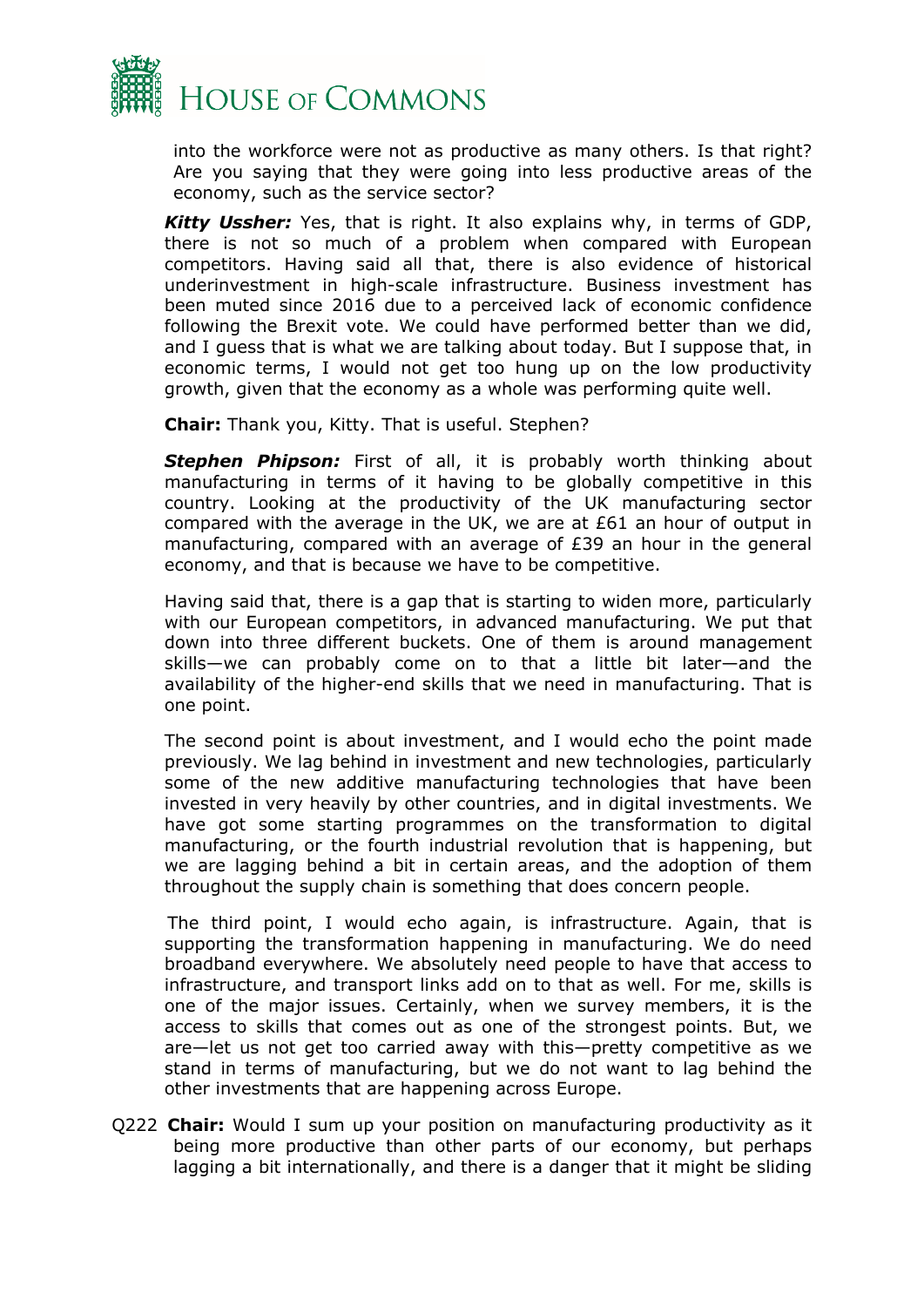

away a bit further? Is that roughly where you are?

*Stephen Phipson:* Yes, exactly that. We do not want to let it lag too much going forwards.

Q223 **Chair:** Of those factors that you have listed, Stephen—management skills, low investment, digital investment, infrastructure etc.—did you say that management skills, and skills more generally, were the important ones?

*Stephen Phipson:* Skills more generally. We particularly rely on level 3, level 4-type skills, and HNC, OND skills—things that are produced traditionally through the apprentice training programme in this country. When we compare that to our competitors, that is lagging a long way behind with those people.

Q224 **Chair:** Why do you feel that is?

*Stephen Phipson:* There is a number of reasons for that. First of all, the skills landscape is quite a complicated one in this country because there are lots of different skills initiatives, and if you are a smaller manufacturer, it is sometimes difficult to identify which one to dock into. Secondly, we are calling and have called, and do talk extensively to the Department for Education about reforming the apprentice levy system. There is a number of things we need to do there.

We saw during the pandemic, as you might expect, quite a fall-off in apprentice starts in the sector. We need to see that picked back up again. We need to get more incentives for people to run apprenticeships. Again, there is quite a lot of detail around that, but we need to pick up on that vocational training. That is important.

Q225 **Chair:** Do you feel that, compared to our competitors, the engine that is producing people with skills—which is all levels of education really, so including schools—is up there with our competitors, or is there a general issue about quality of education across the piece?

**Stephen Phipson:** I think if you look at it across the piece through the manufacturing lens, we have been quite good at developing graduate-level engineers. That has been quite good. We have got a good programme there. But the real gap is that vocational level. These are CNC operators, toolmakers—the people that keep the factories running. Very often, graduate engineers do not want to go on the shop floor. That is not what they have been trained for. They want to be design engineers. They want to do other things. That is where our focus has been, but that vocational skillset, which is absolutely vital to this sector, is where we need some fixing. That is where we need to improve.

Q226 **Chair:** Do you think that the migration of skills into the UK—those who were strongly in favour of Brexit always cited this as an issue—has been driving part of that problem in the sense that the domestic labour market has not really had to provide those particular skills, because the skills were there from elsewhere?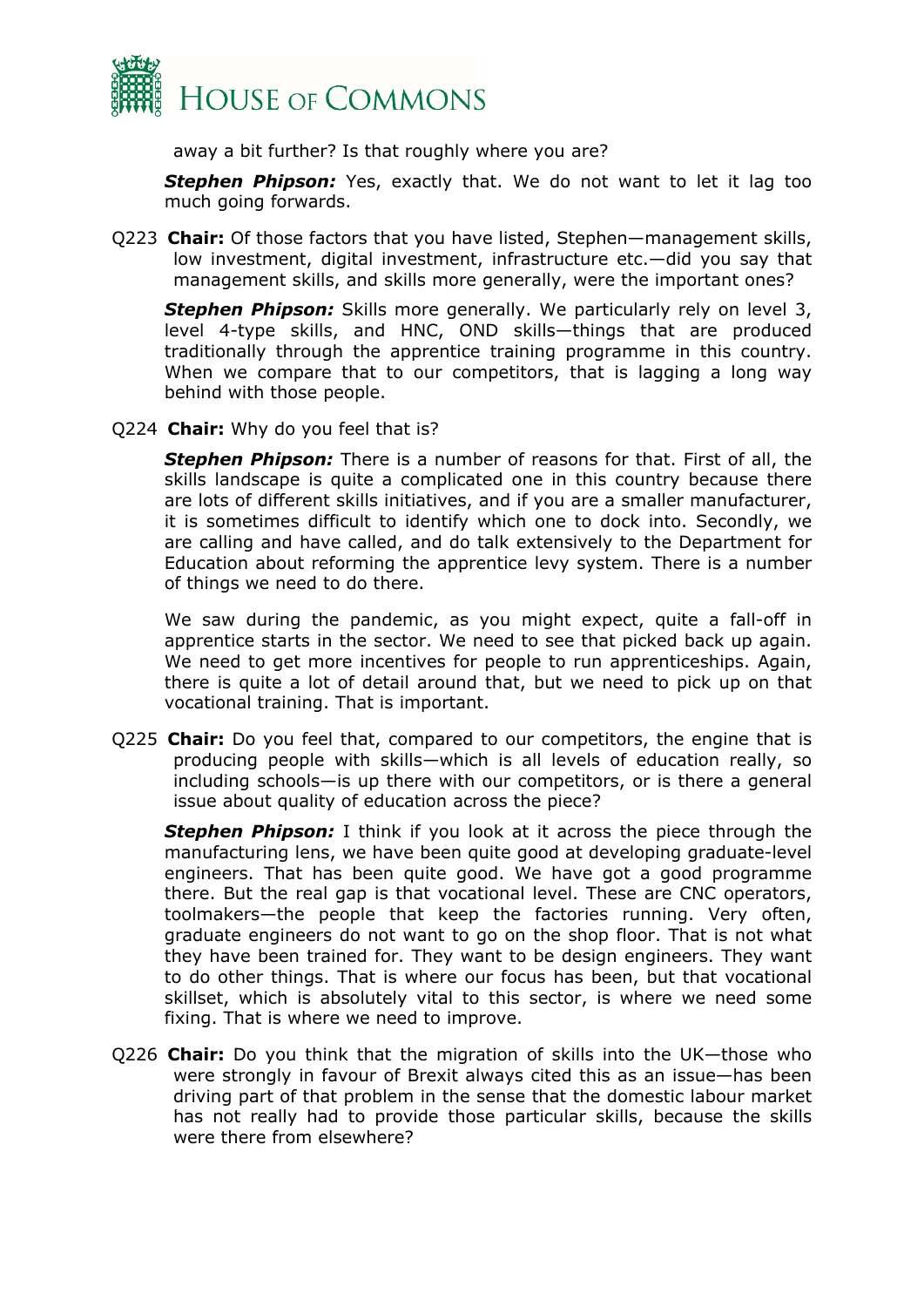

*Stephen Phipson:* It certainly amplifies the problem—there is no doubt. We were, for the last two decades, reliant on Bulgarian toolmakers coming to this country, and that source has dried up. I would not put the whole blame on that, but it is certainly a factor which means we are even more reliant on our own system generating those vocational skills that we need, and that is what we need to fix.

Q227 **Chair:** Now that we are beyond Brexit, is that becoming an issue? People with skills who were there before have now returned to their home countries, and we have a shortage here that we are struggling with.

**Stephen Phipson:** Yes, we have many examples, but most of it occurs in that vocational skills bit. It is that part—those toolmakers and operators and machinists—that is important.

Q228 **Chair:** Are you hopeful that things will get better in that respect? Do you see the right things happening?

*Stephen Phipson:* I have seen the Chancellor do some good things in terms of incentives around apprenticeships, but there are some fixes we need to do, and they are very aware of it. There was a commitment from DfE to work more closely on reforms to the apprentice levy system, allowing, for example, the ability to use some of the funding for capital investments.

It is often very expensive for further education to run engineering apprenticeships, because you have to invest in the machines to do it, and, at the moment, that is not allowed. We need to extend the period of the levy funds because, obviously, we have gone through a very difficult time, and we need to make sure we can get those people completed on their courses. There are a number of things we need to do, but we are engaged in discussions with DfE to make that happen. Hopefully we can do that over the course of next year.

Q229 **Chair:** Thank you. Irene, did you wish to add anything from your point of view?

*Irene Graham:* It is an important question. One of the things we would observe is that our scale-up economy—those businesses that are scale-ups and growing at 20% or more—is highly productive. They are also highly innovative and strong adopters of digital technology, so in one sense, to foster our productivity, we need to foster our scale-up and scaling community that exists across the country and in every area of the country.

When you observe some of the countries ahead of us in the scale-up economy, like the US and Germany, they are also ahead of us in productivity. Some of the observations there would be that they have long-term at-scale interventions, so they are very focused on driving forward consistent interventions at scale, regionally deploying the interventions, and they have strong depth of capital and institutional capital flowing into the system. I think there are some levers there that we can pull, but those are the observations we would make, and the skills agenda is important to that.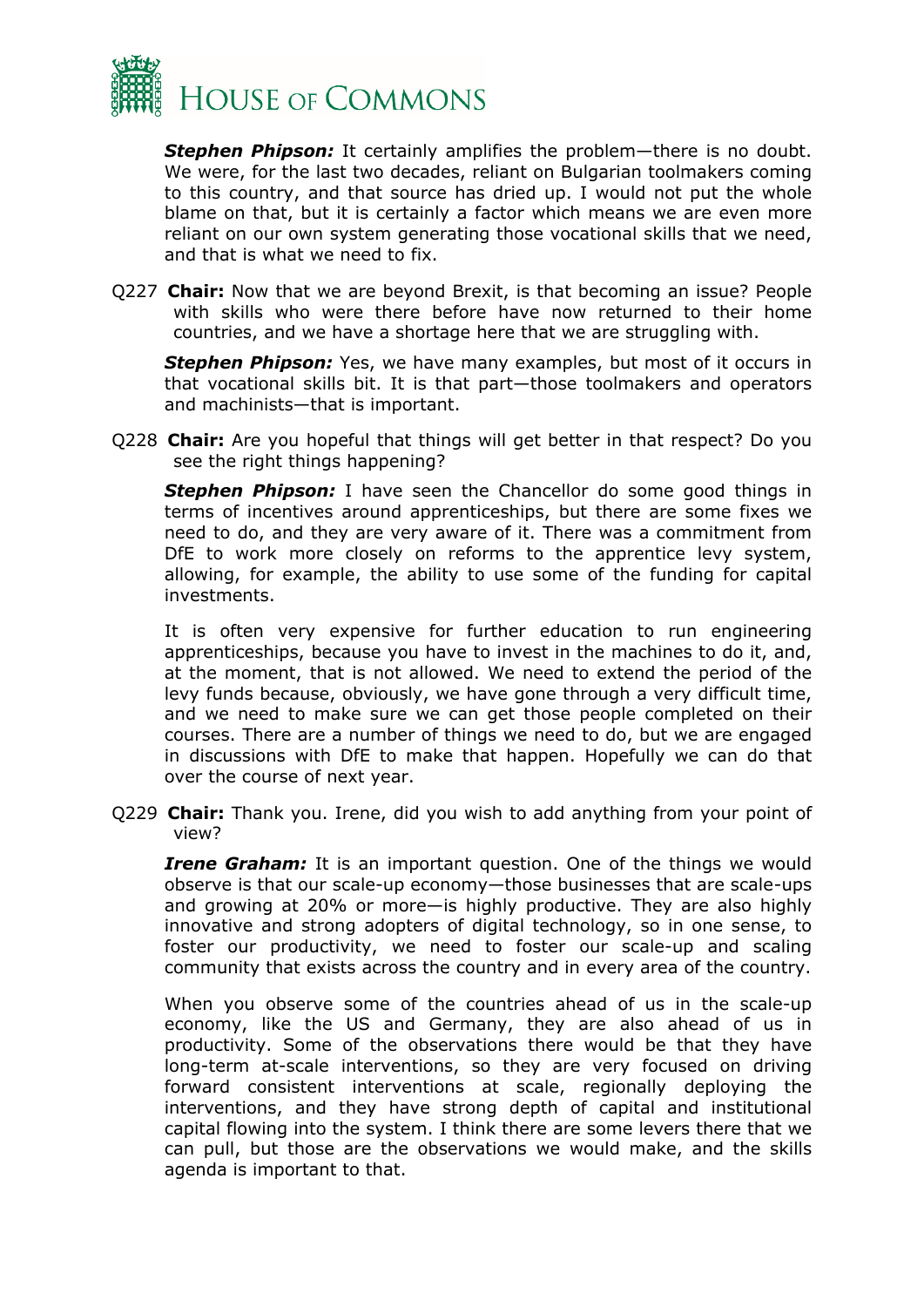

Q230 **Chair:** Thank you, Irene. Could I just focus on the part of the productivity argument that is about the long tail, and the kinds of businesses that sit within that longer tail? We have some really world-class bigger companies that are more productive than other competitors, but we have this long tail that is less so. Is it an over-characterisation to say that these are typically privately held businesses, often within a family, and the managerial skills within them are not that strong? The way that succession works tends to be that it is passed on from one member of the family to another, which may or may not be the most productive way of doing things. Would anybody like to comment on what that long tail looks like, and the problems associated with it?

*Stephen Phipson:* I will have a stab at it, if you want me to. In the SME community, which is 95% of the manufacturers in this country, we have a long tail of family-owned businesses, and some of them are very good businesses, but again, there is a very rapidly changing environment at the moment, particularly around digital technologies in manufacturing, and having the skills to make that change is why we need an adoption programme. We have had a Made Smarter programme running up in the north-west as a pilot, part funded through Innovate UK, which has been really successful there. Really, that model rolled out nationally is an important thing to do, to help give them some of those skills and some of those new ways of thinking.

I would say on the newer businesses, particularly when we get on to net zero, that a lot of the start-ups or innovative new businesses are, of course, adopting a lot of the new technologies right from the go. We have a different mixture of challenges there, I would say, depending on the scale and the age of those businesses.

**Chair:** I can imagine that.

*Kitty Ussher:* I would agree with that, and there is encouraging evidence from the effect of covid: it has obviously sped up the speed of digitisation, which will then have an effect on productivity.

I think the best way of characterising it is that Institute of Directors members are typically in the SME sector, and generally are very ambitious for growth. These are people who take their role as directors very seriously. I would not want to make a characterisation in terms of whether the firms are family owned or not, but we do find that a substantial proportion of our members are very comfortable with how things are going, and would probably say that they are happy with the level of business as it is. There is nothing wrong with that, in a sense—it is great to have a country where people can start a business and have it provide the lifestyle that they want to have—but I suspect the link is actually something slightly intangible. It is about the level of ambition of the people around the boardroom table.

Q231 **Chair:** Do you think that is different in the UK than it would be in Germany, France or Italy, for example, or the United States?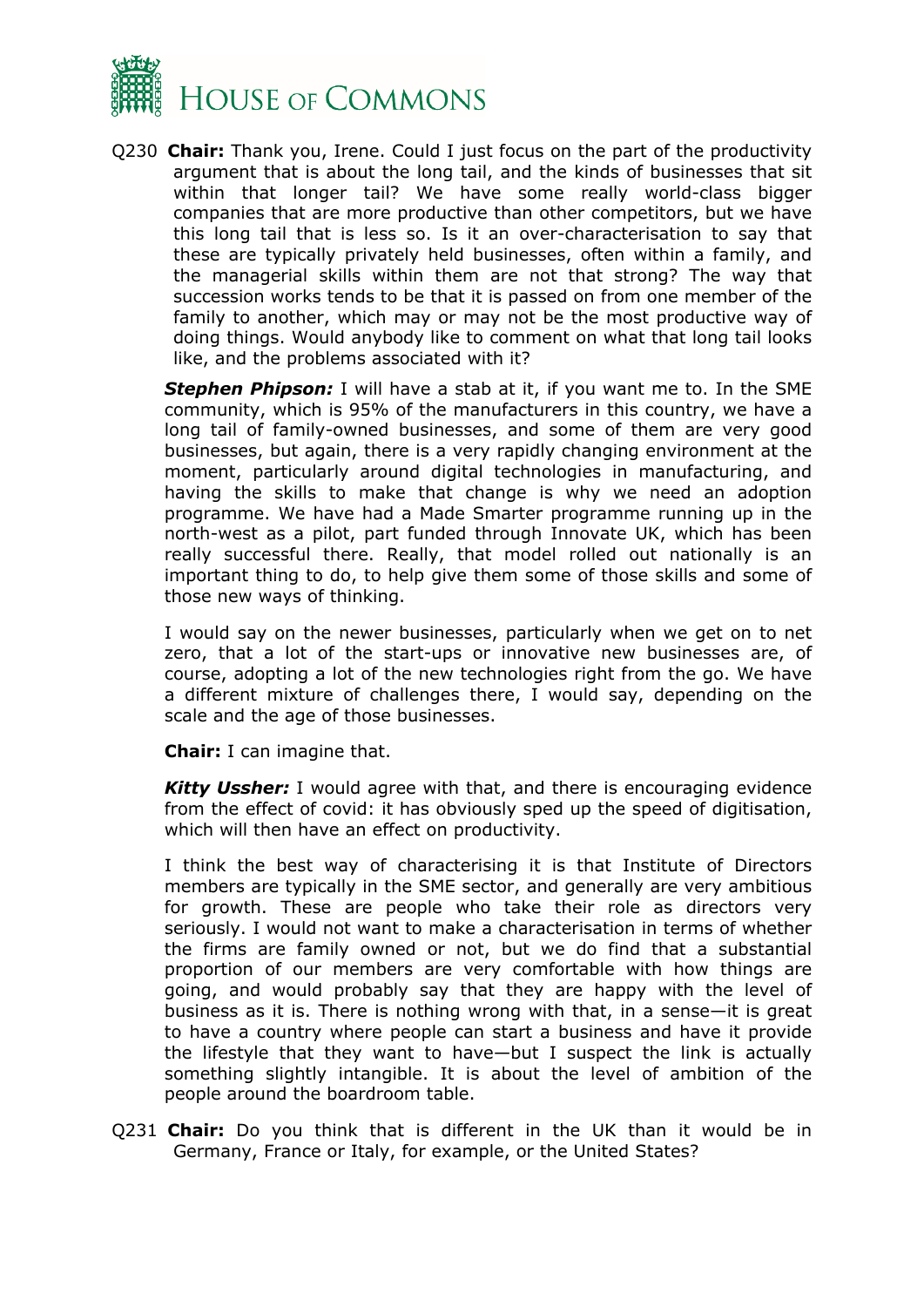

*Kitty Ussher:* Each of those economies is very different, and as I have mentioned before, the levels of employment are also very different, so I am not sure I am in a position to give a view given that we represent UK businesses, but I suspect there is something in there about the level of ambition that is linked to productivity and investment in innovation generally, which is what we are looking at.

Q232 **Chair:** Irene, do wave a hand if you want to come in at any point. Can I just go now to Help to Grow, the Government's approach to managerial skills, and their digital scheme, which we have touched on—the take-up of digital technologies and so on? Any thoughts on that? Are the Government doing the right things? Are they doing enough? How are we going to measure success? What thoughts do you have?

*Kitty Ussher:* We are very much in favour. The aims of these programmes seem to be exactly what we want companies to be doing, and as an organisation, we are hugely supportive.

I think, Chair, you have put your finger on the issue, which is whether these essentially micro-schemes launched by Government can scale up sufficiently to have a demonstrable effect in the macro-data. The verdict seems to be out on that. I know that there are successful schemes around the digitisation side in other countries. In my view, what is missing is a model by policymakers as to how diffusion through the economy happens. Looking at a perfectly comfortable, unambitious, yet successful smaller company, what is your model for affecting the culture within that company so that it becomes more ambitious, if that is what the public policy aim is?

At the moment, what is missing throughout the whole of policy is an understanding of the way that that happens: how you increase entrepreneurialism and innovation in the SME sector. Is it, for example, through the touchpoints to the accountancy profession, as everybody fundamentally has to file accounts? I am not sure that is fully explored and understood. Anecdotally, the conversations we have with our members suggest that there is something really crucial about those types of connections. I am not seeing that in Government policy.

Q233 **Chair:** You are not seeing that? So, you think those channels to market are an area that might be deficient?

#### *Kitty Ussher:* Yes.

Q234 **Chair:** Does anybody else want to come in on that?

*Irene Graham:* If I may, I will reflect on some earlier comments. It is really important that we segment the SME landscape. SMEs are not all the same. We have 5.9 million SMEs and they drive £2.2 trillion into the UK economy, so they are very important. Some 33,000 of those are scaleups, which drive 50% of that economic growth. We should not think about SMEs as all being the same. Look at start-ups and scale-ups, and then at those that want to stay ahead. The Help to Grow scheme will be important for those that need that nudge on their growth journey—that is an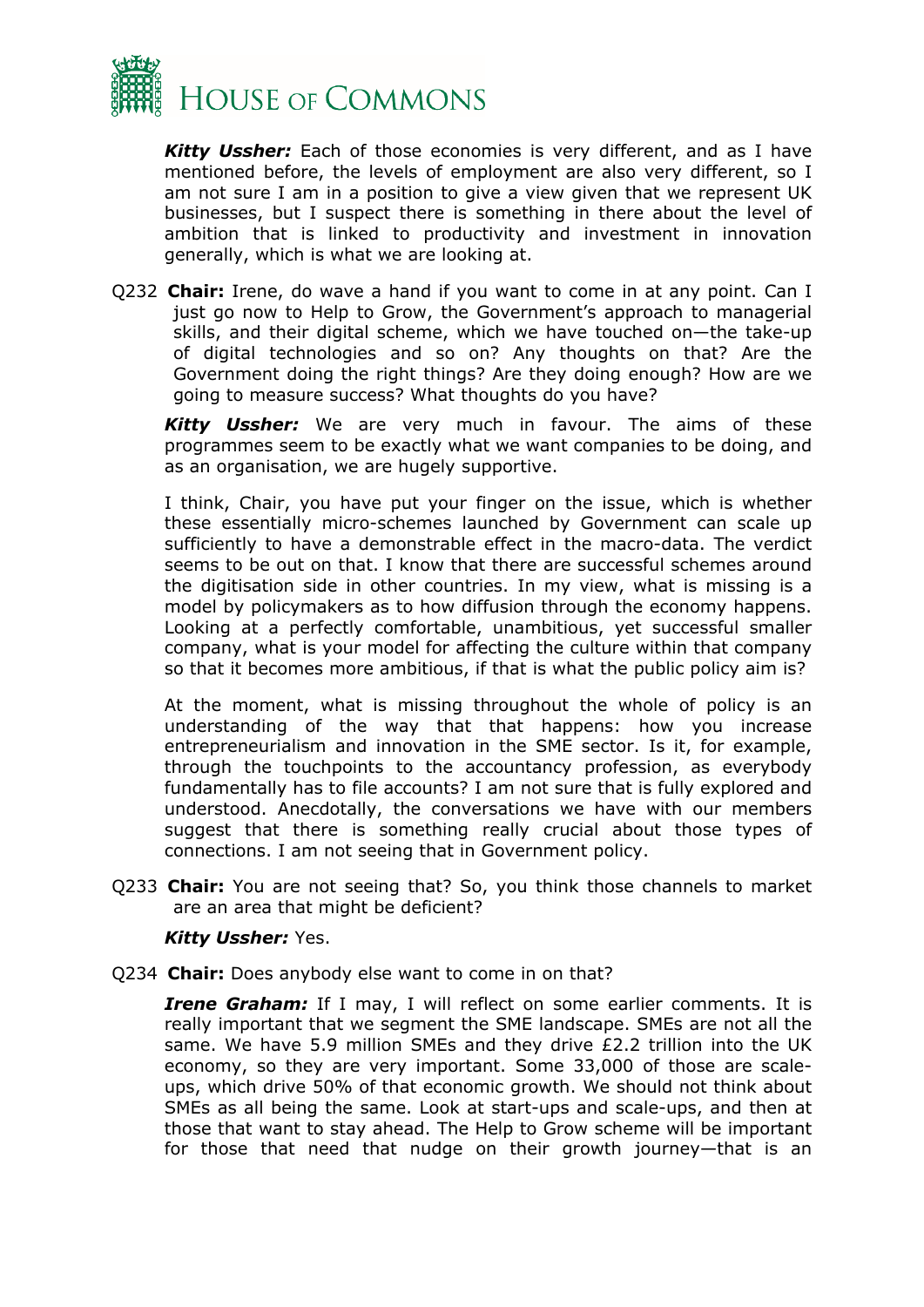

important aspect in the digital adoption. You then look at scale-ups, which are different; they are already heavy users of technology.

We need to have the right interventions for the scale-up economy as well. It is important that the Government is now seeking to do that segmentation. We are seeing it with the British Business Bank and Innovate UK. What are your start-up policies? What are your scale-up policies? They are a critical segment of the economy. What do you need to do for those that need a nudge to help them to grow? The Help to Grow scheme seeks to help that broader framework. It is important that we segment SMEs and do not think of them as one homogeneous group.

Q235 **Chair:** It does seem quite a big ask, doesn't it? There is a very large number of businesses for the hand of Government—I was going to ironically say the nimble hand of Government, but I do not think it is very nimble—to reach out and suddenly turn people into more entrepreneurial, better-skilled businesspeople. It seems quite a challenge.

*Irene Graham:* I think it is important that they leverage business skills at universities—we know that does make a difference. It is also important, in that regard, that they work very closely with the private sector as well, and crowd in and build on what is working.

**Chair:** Thank you very much. I am now going to Anthony.

Q236 **Anthony Browne:** My questions are about debt. One remarkable thing about the pandemic is that the number of insolvencies went down. It was lower last year than the year before. Obviously, a lot of companies only pulled through by borrowing, often from the Government with the bounce back loans and the CBILS and CLBILS. How serious is that debt hangover? Will it hamper companies growing in future? Should something be done about that? This is to you first, Stephen. At Make UK, you have done a survey of your members about that. How serious is the debt hangover among your members, and will it hinder them growing in the future?

**Stephen Phipson:** Generally speaking, what we have seen from our members is that most manufacturers did not use debt as a way to sustain their businesses—most of them continued through the pandemic. However, a lot of them took advantage of those schemes after exhausting everything else. They used VAT deferments and everything else first, and then took on either bounce back loans, CBILS loans or one of the other structures that enabled them to continue. One very popular scheme was the job retention scheme, which was fantastic. It was very welcomed—it was a great intervention.

We are now left with a lot of companies with a lot of debt. We are starting to see a lot more inquiries—you will have seen some of the data—on restructuring and how we do that. We are not quite yet seeing inquiries into insolvency. The exam question is, "I am seeing lots of orders coming in, although I've got supply chain issues, so I can't deliver them. However, I have a lot of demand-side work. I also have a lot of debt, as a result of the pandemic. If I am going to grow, where can I get my growth capital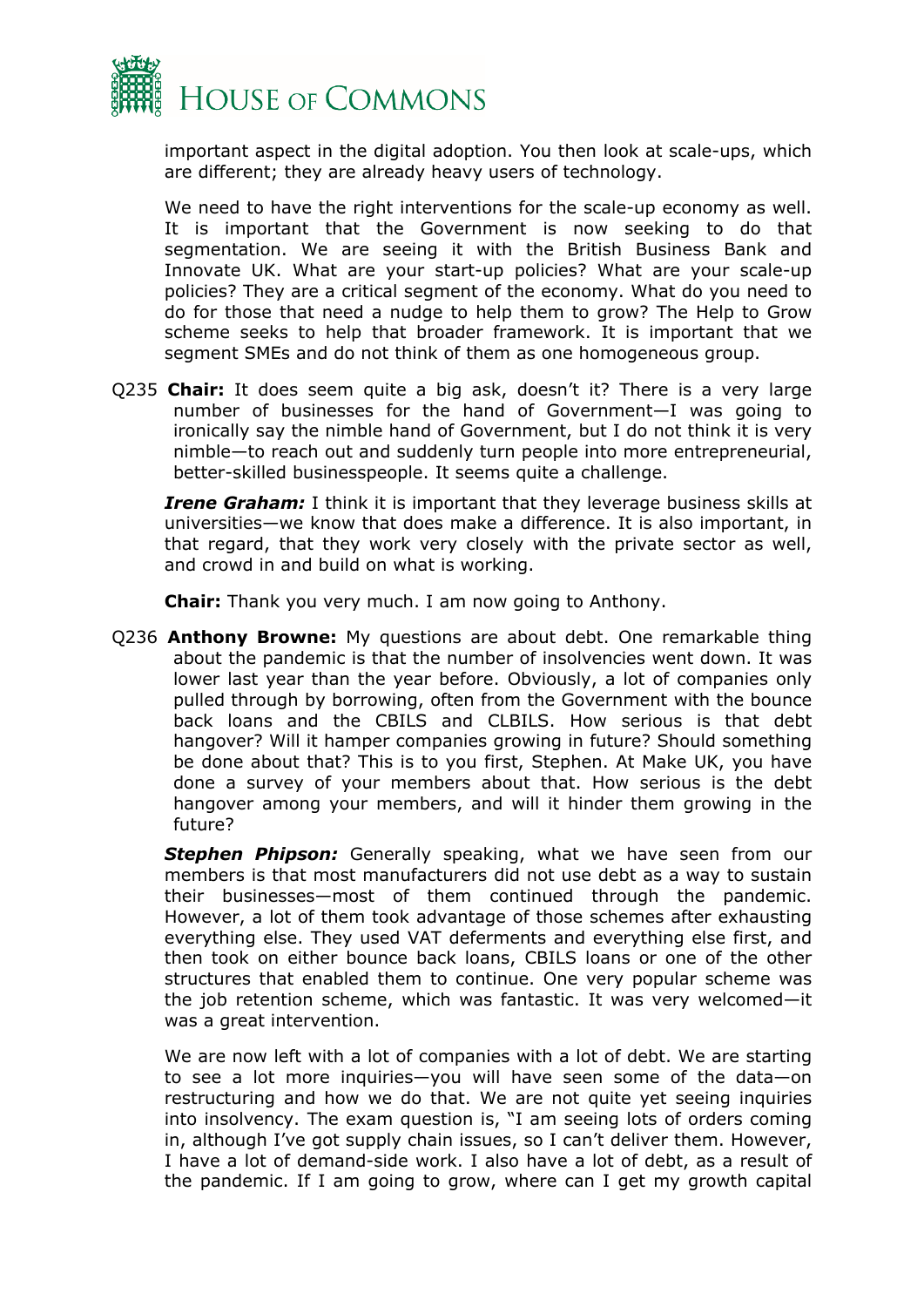

from?" That is the question that is coming out of a lot of businesses at the moment.

There are lots of asks about, "Can we extend the payment schemes again? Can we defer some of this debt so that we can take advantage of the growth now?" Or, in some cases, because we are now constrained by those supply chain issues, "Do we need to restructure?" That is the exam question that is coming out quite strongly at the moment. It is a hangover from the pandemic and from taking on debt, that was not usually in place, to sustain the businesses. "Where does the growth capital come from?" That is the question that is now often asked.

Q237 **Anthony Browne:** Are there particular types of companies that are encumbered with debt now? Quite a few companies actually came out of the pandemic with cash—they had the furlough money and everything else.

**Stephen Phipson:** Yes, they did.

Q238 **Anthony Browne:** I know quite a few examples of that. Are there companies in particular sectors that were badly hit, or was it particular business models?

**Stephen Phipson:** There are some places where they have had a particularly tough time. It is right to say that, across the place, manufacturing continued. But in some sectors—commercial aerospace manufacturing in this country, or automotive manufacturing and its supply chain, which has 800,000 people in it and which is still suffering extremely badly from supply chain shortages—mid-size companies have been particularly hard hit by this. They are the ones that I worry about quite a lot. For other sectors, like food and drink manufacturing, it is not so much of an issue; they have continued—in fact, they have actually increased a lot of their business during the pandemic—but certain sub-sectors do need looking at. We have certainly been talking to the Treasury about whether there is some sectoral support to come, under the job support scheme or something like that, to maintain those sectors going forwards. But it is those mid-size businesses and those affected sub-sectors that are of the most concern.

Q239 **Anthony Browne:** Before I come to the others, you mentioned that some are talking about restructuring. Presumably, they are talking about that with their own commercial lenders—with their banks.

**Stephen Phipson:** Yes, or they are taking advice. We have quite a high proportion—I think it is 40% of businesses—considering getting advice now as to how they structure their financial affairs going forwards. For them, that is a new conversation, because they never had that prepandemic.

Q240 **Anthony Browne:** Kitty, from an economic point of view, do you see this debt overhang as a serious encumberment to growth in future?

*Kitty Ussher:* Not at the moment, is the answer to that. I think there will be a bunching effect of insolvencies as we go into the first half of next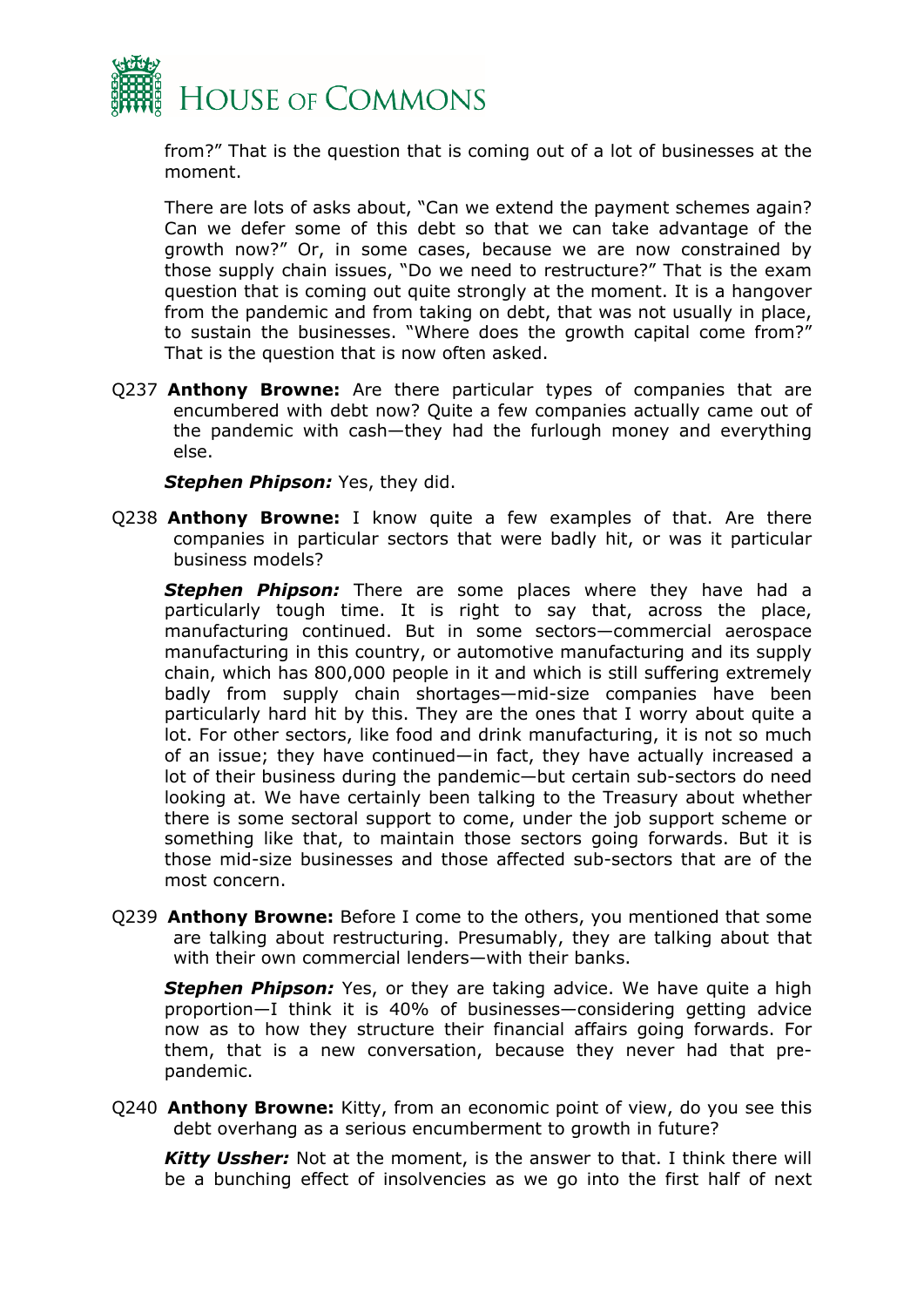

year—presuming the economy behaves as we expect it to. A lot of that will be firms that, in normal conditions, maybe would have ended their journey over the course of 2020 or 2021.

Q241 **Anthony Browne:** Are you saying that these are firms that you would have expected to go insolvent if business had been normal, as it were, but they did not because they were artificially sustained throughout the pandemic by loans?

*Kitty Ussher:* Yes, the recent run rate of insolvency is lower than average. It might help the Committee if I give the Committee the results of a survey of our own members. We have not published this yet; it is from a survey in November. By way of background, we have around 20,000 members, who are typically individuals running small and mediumsized businesses, but there are some self-employed consultant types in there as well, from across the UK. We asked how many had taken out Government-backed loans, and we found around a quarter had, which were mainly bounce back loans because of the size of our businesses. Of that quarter, the proportion who say they are in arrears is 2%. That is 2% of 25%, which I think is about half a per cent. of the total—I had to work it out. Of those who had taken out a loan, 12% said they had already fully paid it back, even though they did not need to; 48% said they had overpaid or were easily meeting repayments as they fall due; 24% are meeting loan repayments as they fall due, but with some difficulty; 10% have postponed loan repayments in an organised way, with the agreement of their bank or through the pay as you grow scheme; and then 2% are in arrears—in distress. There was 4% who said "Other", but I have absolutely no idea what that is.

Q242 **Anthony Browne:** I hope you can provide those figures in written form to the Committee. That sounds relatively optimistic, compared with what I was expecting—a lower level of distress.

*Kitty Ussher:* Yes, and talking to members of the IoD, who are themselves running accountancy businesses, they say that they are not expecting this to be an issue now. It is almost like, "Ask the question again maybe in six months."

Q243 **Anthony Browne:** What would happen in six months' time?

*Kitty Ussher:* More repayments will have fallen due. The repayment schedule is really only just beginning at the moment; we will be back into the real world.

Q244 **Anthony Browne:** Irene, obviously many of your scale-up companies have a lot of equity, but some of them have loans. How much are they affected by having built up debt during the pandemic that they might struggle to pay off? Or is it not such a big issue for them?

*Irene Graham:* We are not seeing it as a big issue. The key issue for our scale-ups is access to growth capital, as was mentioned earlier—so have they got the right depth of angel/VC follow-on funding and that continuum of finance. Five in 10 are expecting to raise capital next year and investment. The further they are outside London and the south-east, the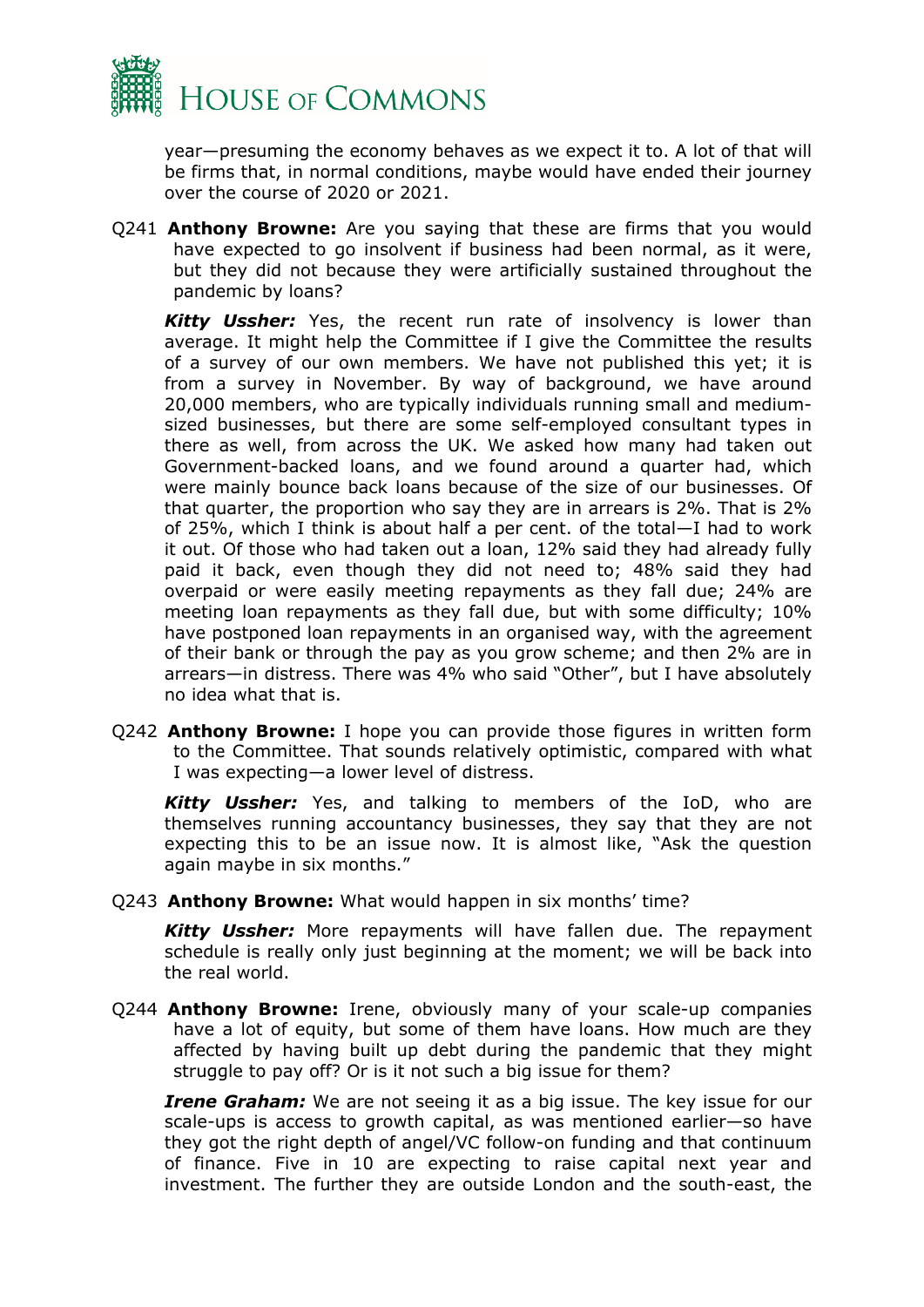

more the feeling is that they don't have access to that capital, so that falls into that regional disparity of getting access to that growth capital and that right depth and continuum. That is where the priority for the scaleups is at the moment. Our report "The Future of Growth Capital" went into that in detail and we can forward that to you.

#### Q245 **Anthony Browne:** Yes, it would be great if you could forward that.

My next question is about the new restrictions we unfortunately have—it is certainly unfortunate from a business point of view. I have at least one pub in my constituency, The Plough at Shepreth, which has gone under. It was hoping to be able to make it through Christmas, but it has said that it can't do that with these restrictions, which is terrible. Obviously, we don't know how long these new restrictions will last, but they are due to be reviewed on 5 January. Do you think they are a reason for new support schemes from the Government? What would your message be to the Treasury about that? I will go in the same order again.

*Stephen Phipson:* In short, the answer is not yet, but many factories do stay open. We just completed some surveys on this and what worries them a lot is what happens on 5 January when we review these restrictions. If we are going to go harder and put more restrictions in, then they worry about staff coming to work and keeping those factories open.

The No. 1 issue is, "Let's not have another pingdemic. Let's make sure we manage that correctly and learn the lessons from last time." If we are in lockdown, then we are going to be calling for support schemes again, particularly the JRS, which was extremely popular, or a modified version of that. So it depends on it going further than where we are at the moment, but that is really about manufacturers themselves.

Q246 **Anthony Browne:** You mentioned it is about going further, but is it about the type of restrictions as well? You used the word "lockdown" there, and the Government certainly wouldn't describe these restrictions as lockdown. They are very modest and exactly what we had a year ago. So, with the level of restrictions we have at the moment, from what you are saying, your companies will battle through?

**Stephen Phipson:** They are okay. The period of the next 12 days or so will be fine. It is if it becomes more restrictive. People particularly worry about skilled staff being able to come in and operate the machines. If they are sitting at home, unable to do that because there is a more restrictive environment, that has a big effect on those businesses.

Q247 **Anthony Browne:** It is only work from home if you can; it is guidance rather than rules.

**Stephen Phipson:** And we kept it all open; manufacturers were open. Demand level was lower in some sectors, but they kept open during the pandemic.

Q248 **Anthony Browne:** Kitty, from your members of the Institute of Directors, do you think there is a need for Government support given these new restrictions, or not yet?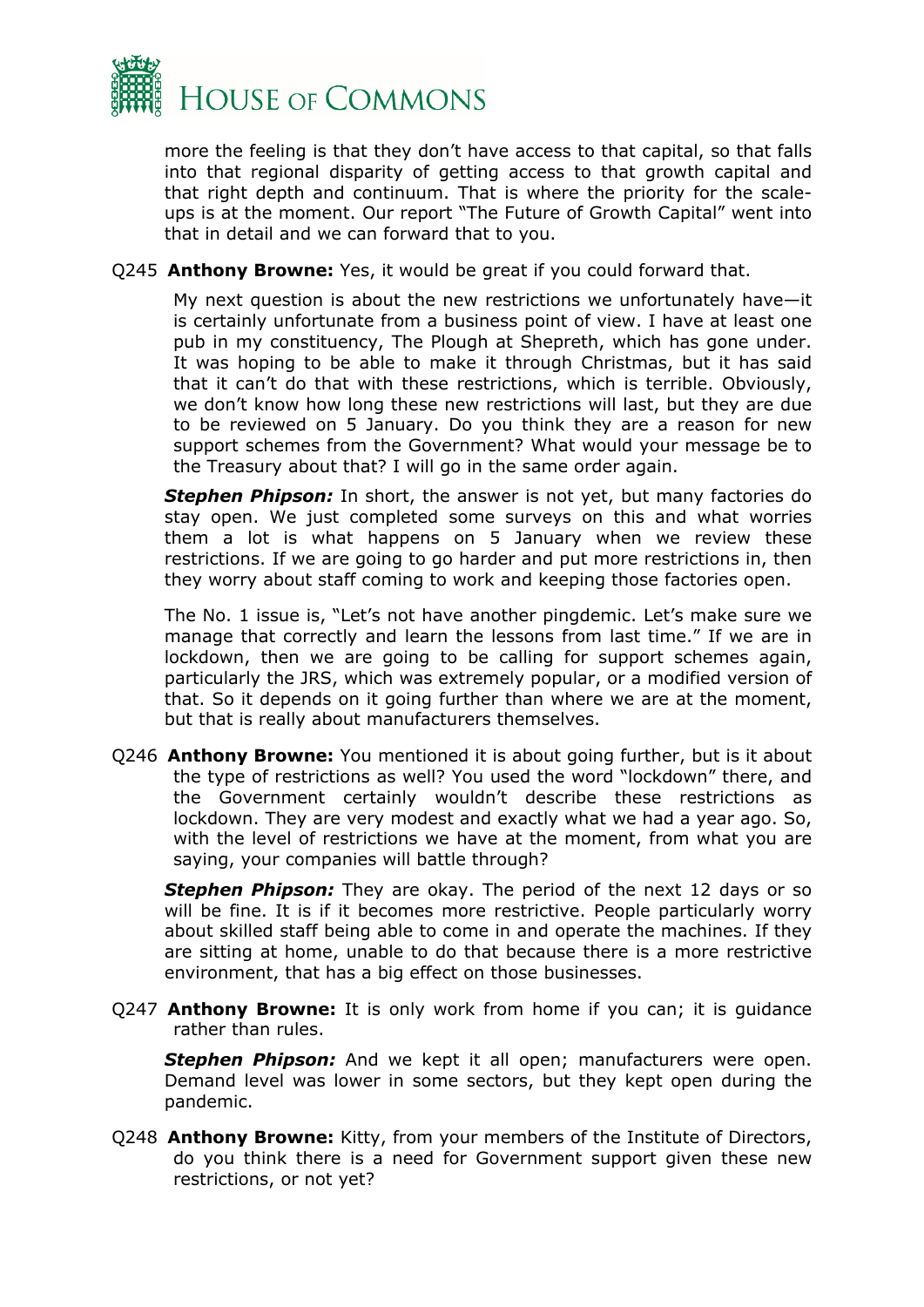

*Kitty Ussher:* I think it is an active conversation. Different parts of the economy are being affected in different ways, and I am sorry to hear about the experience of the pub in your constituency, but I guess that is at the sharp end of it. The conversations that we are having are around the VAT rate for hospitality, which is due to rise in April. When that comes closer, is that an appropriate thing to do? As a general principle, the Institute of Directors feels that unless the Government have forcibly stopped a firm from trading, then it is hard to see the rationale for taxpayers' money to be given to that organisation, while recognising that it is very difficult for some sectors at the moment.

A finger-in-the-air LinkedIn poll of our broader community suggested not total but broad support for what the Government were doing. I think maybe two thirds were in favour—

Q249 **Anthony Browne:** Of these new restrictions?

*Kitty Ussher:* Yes, that's obviously not very scientific, but it gives a sense of the mood.

Q250 **Anthony Browne:** Normally, people are more likely to complain about things than support things.

*Kitty Ussher:* There was plenty of complaining as well. I would characterise that as worry. It is probably worth saying that we monitor confidence in the economy as an index and the last data point was just before we all started worrying even more. That already showed that more of our members were pessimistic about the UK economy going forward than optimistic; there was a rating of minus 6 for November. I would expect that to get far worse, which then impacts investment in business planning and so on.

Q251 **Anthony Browne:** Thank you. Irene, coming to your members, are they affected by these new restrictions or are they in sectors that are not really affected? Do you think there is an argument for any new Government support or not?

*Irene Graham:* I think many businesses have taken their views about what they do around the pandemic in any case and are continuing their operations.

I think that if we stand back, more broadly, although a lot of the interventions during the pandemic were utilised, we have also had longterm Government intervention in finance schemes in this country, from the UK and indeed the EU. That needs to continue. The Budget and the comprehensive spending review have put more firepower into the British Business Bank and Innovate UK. That is very important for the longerterm scale-up economy and the regional funds that are being deployed. Those are important pillars that we need to continue with, and that is more broadly, from a point of view that that is economic intervention that we have had for some time. As we look at the shared prosperity fund and the levelling-up agenda, how that deploys, looking at some of the EU structural funds, will be important as well. But at the moment, there are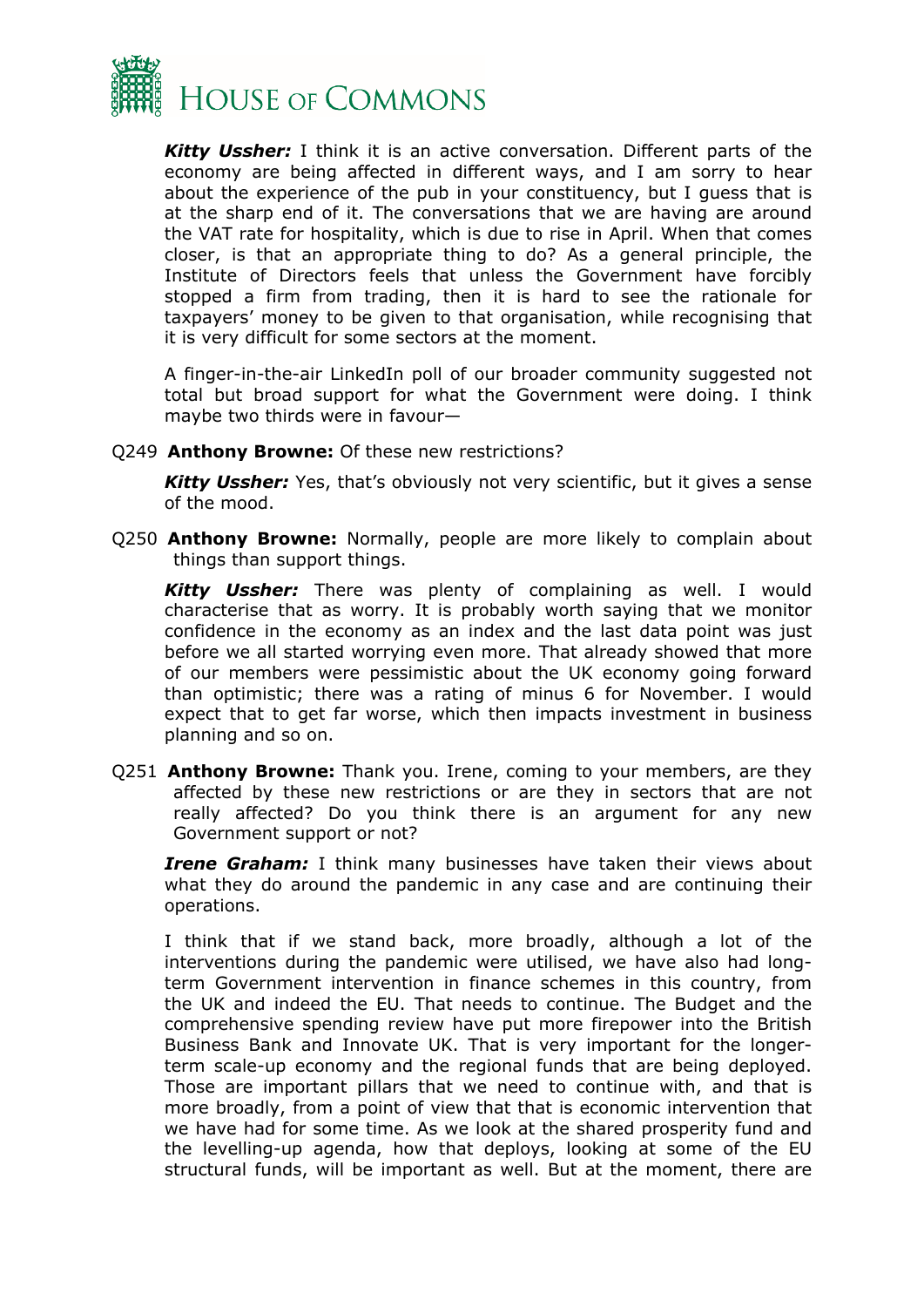

some good interventions that are happening on a day-to-day basis that are there for the longer term, which I think are helping with the regional equity needs that our scale-ups have.

**Anthony Browne:** Thank you very much for that answer, and thank you all for your very clear answers. I am out of time.

**Chair:** Thank you, Anthony. Harriett, please.

Q252 **Harriett Baldwin:** Thank you, Mel. When we first started this inquiry on jobs, growth and productivity after coronavirus, I think we all assumed that the job market would be really quite a lot weaker than it is in the current data. I just wondered, Kitty, regarding your members at the IoD, where you are seeing the most shortages, because it is quite remarkable to see the level of vacancies that we have in the economy at the moment?

*Kitty Ussher:* The short answer to that question is that it's a really big issue. It's one of our top issues of concern and it is spread across all sectors, so it would be wrong to characterise it as purely in transport and logistics, for example. Half our firms say it is having a very negative effect on their organisation, of which professionals, associate professionals, skills, trades are very much up there. Now, that might slightly reflect our membership, but I would certainly say that it is very widespread and that seems to be showing up in both the ONS data and the real-time data from Adzuna, which is showing that it is across the board as well, but with some sectors affected more than others.

Q253 **Harriett Baldwin:** What about you, Stephen? In what sectors are you seeing the biggest shortages in labour?

**Stephen Phipson:** The same sort of issues, really. I think that we always had a skills shortage, but this level 3, level 4 issue is in sharp focus at the moment, Harriett.

Q254 **Harriett Baldwin:** Can you explain to me what level 3, level 4 is?

*Stephen Phipson:* It is sort of what we used to call HNC, HND-type level. It is what you do at the end of your apprenticeship. You do a four-year training programme and then you can programme a CNC machine in a factory, or you can programme a robotic production line. Those sorts of skills are the ones where we are seeing very large shortages across the piece—things that are typically the output of an apprentice training programme.

I had a long chat with one of the big car companies last week, who told me that, for them, skills at level 2, which is the one just below that, as it were—maintenance engineers and those sorts of things; the people who keep the robots going, keep them oiled and keep them operating on the production lines—are in dire need as well. So it is that sort of middle cohort that is really problematic.

The other issue I would say is really interesting, which I was talking to the Bank of England about it, is that the average age in manufacturing in this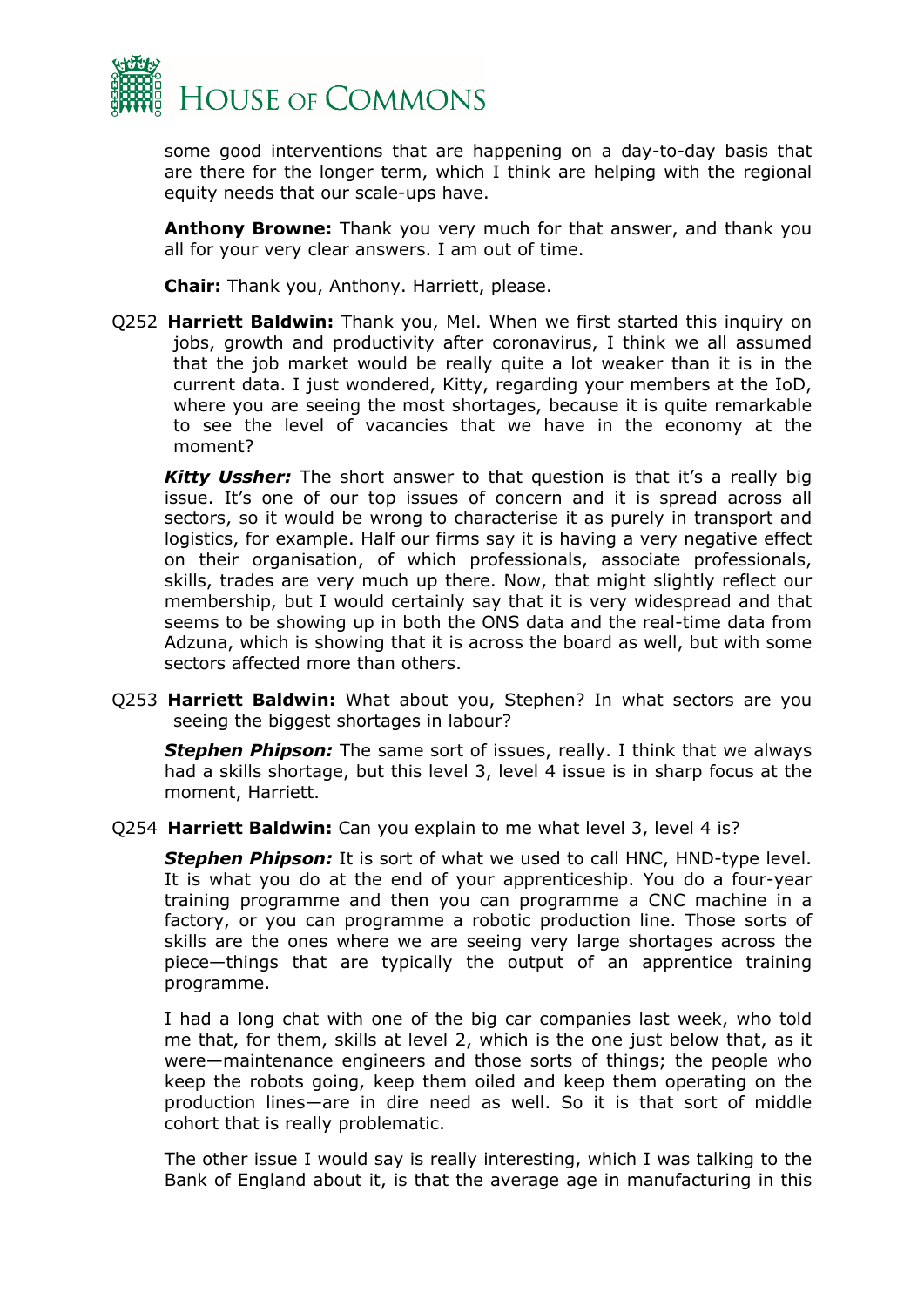

country is about 52 and there are quite a lot of people in their 50s who have not returned to work. They were pretty skilled people; they were the toolmakers and the CNC operators. So that has amplified the problem to a certain degree, as opposed to pandemic effect.

Q255 **Harriett Baldwin:** Why have they not returned to work?

*Stephen Phipson:* We do not quite know. I think the ONS classifies them as "inactive" at the moment on the statistics. But we are all trying to work out why these people have not returned from furlough and gone back into those jobs again; it is quite interesting. There are about half a million of those people in that category on the statistics at the moment, which was previously almost non-existent. So that is quite an interesting effect.

Q256 **Harriett Baldwin:** How long does it take to train up someone in these levels? Obviously, we are interested not just in the current level of shortages but in how long it might take to address them.

*Stephen Phipson:* It is about a four-year programme, normally, to get the approved qualifications they need to operate in those areas. This is along the apprenticeship programme, basically. So we have been pushing hard to try to accelerate the apprenticeship programme; I think that is what we need to do in this country, to get a lot of those skills in.

Of course we also need to encourage youngsters to go into the sector; that is the other point about it, which is also a bit of a challenge. We run a big national schools engagement programme, where we try to make it exciting to come into manufacturing. It is not about smoky factories any more; there are robots and it is high-tech. We need to do a lot more of that as a country as well.

Q257 **Harriett Baldwin:** But there is also evidence that young people are finding the job market most challenging at the moment, hence the kickstart scheme and so on.

*Stephen Phipson:* Yes, indeed. In fact, the kickstart scheme has been very good. We have certainly participated in that. We see it as a kind of pre-apprenticeship programme in many respects. It gets them interested and gets them on the way. We have had a lot of success with it. I think we are up to about 400 people on the kickstart scheme across Make UK, for example, which has been very good. Key for manufacturing is getting those level 3 and level 4 apprenticeships through. That is absolutely vital.

Q258 **Harriett Baldwin:** Leaving the European Union and ending the free movement of labour has obviously had an impact on that. In what sense does the new immigration scheme allow businesses in your sector, Stephen, to be able to hire labour from a worldwide pool?

*Stephen Phipson:* It is a struggle at level 3. Basically, the listing for doing immigration starts at level 3 and above, so if you are one of the carmakers and you need lots of level 2 people, it is quite hard to use the scheme for that. Very often it is quite difficult to attract people to be a toolmaker on £50,000 a year from the other side of the planet. It is quite difficult for many of these companies to do that because the labour pool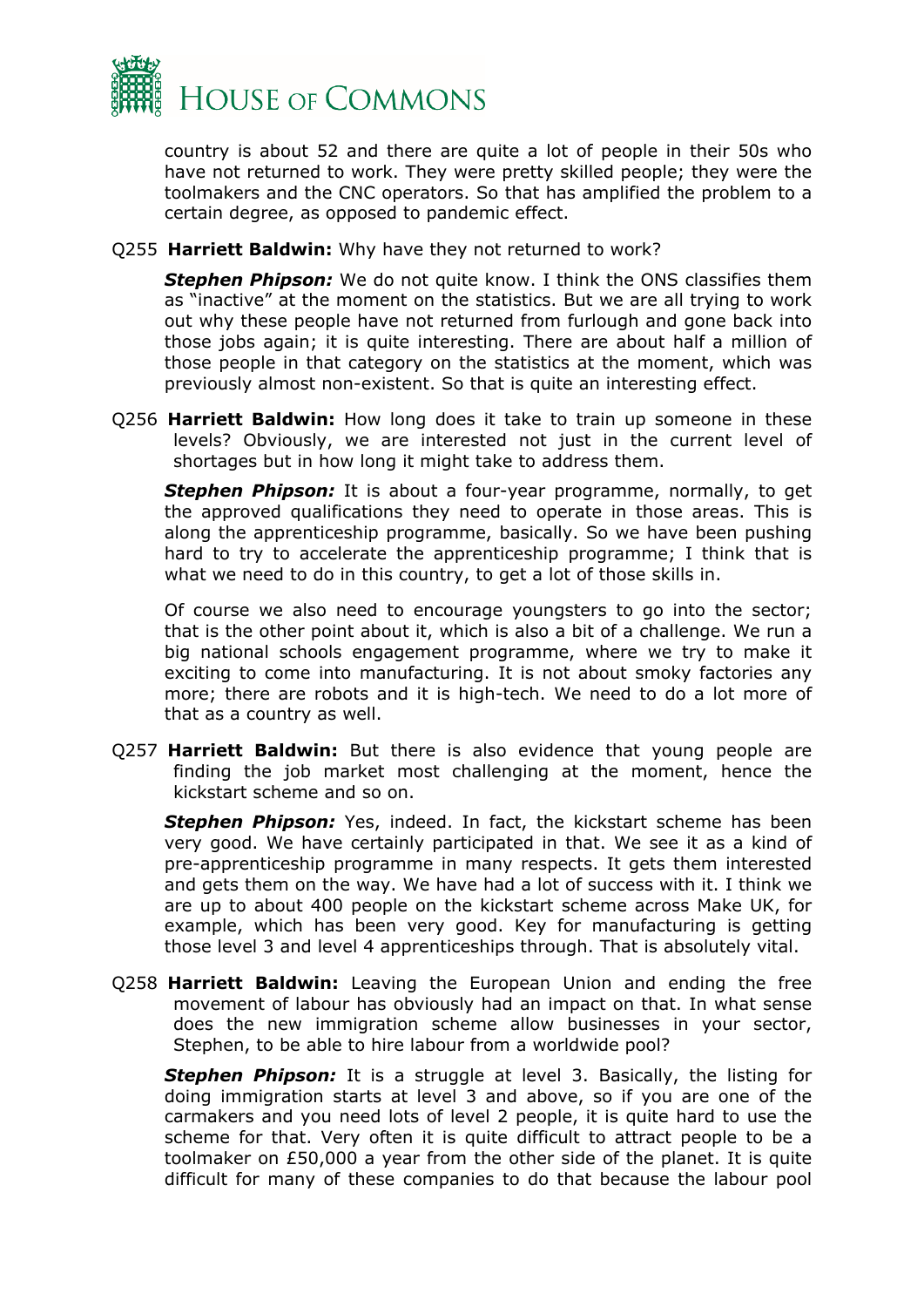

they were used to was either the UK or the ones on our doorstep. That has been quite a barrier for them. There is a Brexit effect, but I would say it is an amplification of the fact that we just need to be more ambitious with our own skills programme. I think that is the important message that comes out of it.

Q259 **Harriett Baldwin:** I will get on to that. I just want to ask the same question to Kitty about leaving the European Union. What are you hearing from your members about the fact that they can use these different visa schemes from a worldwide pool of labour? How are they finding that?

*Kitty Ussher:* I think I would characterise our members' views as that we have skills shortages and a sort of knee-jerk reaction to presuming that is somehow linked to Brexit, which may be the case in some situations, and therefore thinking, rightly, that perhaps a targeted visa scheme from anywhere must be the policy solution. The real underlying frustration is that they simply cannot fill the vacancies. It is not that they are particularly asking for that over something else; it is just that they are struggling to work out in their minds what the solution is, and they are looking for leadership.

Q260 **Harriett Baldwin:** Other countries are experiencing the same thing, aren't they? In the US, I hear there are similar issues.

*Kitty Ussher:* I am told that. I think there is something quite extraordinary going on in the labour market.

Q261 **Harriett Baldwin:** Have any countries found a good solution?

*Kitty Ussher:* Not as far as I am aware, but I may not be the expert on that.

Q262 **Harriett Baldwin:** Stephen, have you heard of anything?

**Stephen Phipson:** The same thing. There is definitely something around people in the 50-plus age group not returning. It has been quite interesting trying to understand what that is. We don't yet understand that.

Q263 **Harriett Baldwin:** Irene, in terms of scale-up businesses, what are you hearing about the particular labour market shortages in your sector?

*Irene Graham:* Like others have said, access to talent and skill talent is a priority and a key issue, and it was well before Brexit. In 2014, we recommended that a scale-up visa be deployed. This has now come into action. We are working closely with the Treasury and Home Office on that. That is very important. It is designed to speed up the process of getting access to those skills, such as technical engineering and also sales and business development—the whole raft and range of skillsets are required. I think important steps are being taken on the visa front, which is good. This well predates Brexit. We need to continue to build our own domestic talent pool. Our scale-ups are very high users of graduates, apprenticeships and the kickstart scheme, and they like to offer vocational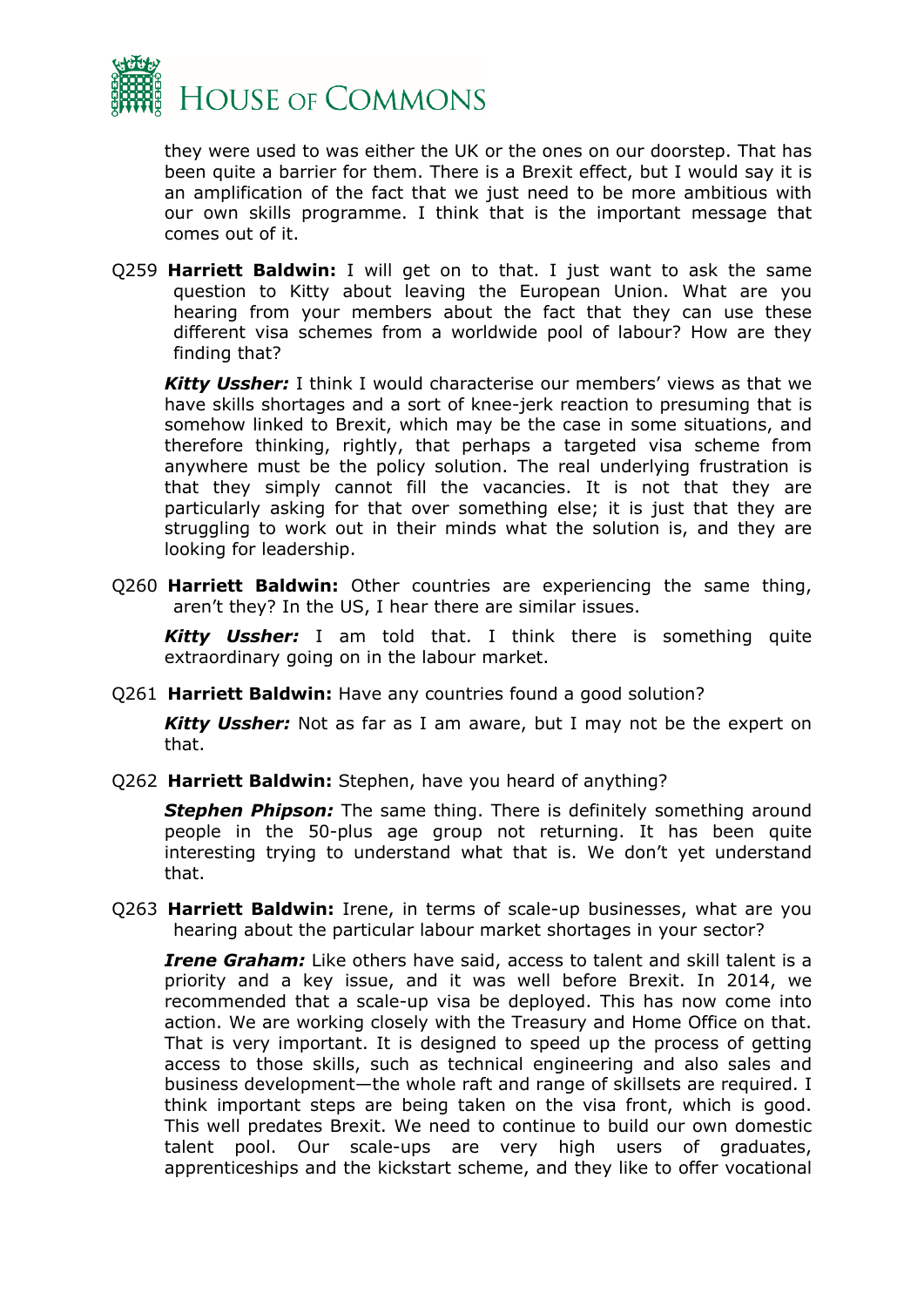

offerings as well. We have got the right ingredients. We need to continue to dial that up, and we need to make sure we are creating a workforce from early stage right through to lifelong learning on the digital skills that will be needed as well. There are lots of the right pillars. It is about how we now deploy that as effectively as we can.

Q264 **Harriett Baldwin:** To what extent is pay reflecting this shortage? To what extent is that feeding into inflation and potentially a wage-price spiral in your sector, Irene?

*Irene Graham:* Scale-ups go across all sectors, so when the demand for certain skills is high, that will drive an increase in wages. That is across the economy, so it should lead to better paid jobs as well. I think the key thing at the moment is that the demand for skilled people is high, and we need to keep fostering that.

Q265 **Harriett Baldwin:** Stephen, you mentioned £50,000 would no longer be enough to attract someone to a job in the UK.

**Stephen Phipson:** Exactly. It is the same issue everywhere, as you quite rightly say. We are seeing substantial increases in certain skillsets, such as for toolmakers and that sort of area. It is a good time to be a toolmaker if you are in the UK. There are some substantial salary increases going on there. That is just one of the pressures. Most manufacturers would say that material inflation is the biggest problem—we will probably come to that a bit later. Certainly, they are seeing wage inflation in those skilled jobs that we need to keep those factories going.

Q266 **Harriett Baldwin:** The Bank keeps telling us that as long as this goods price surge does not feed through into a wage-price spiral, it will be okay, but are you seeing evidence that there is some wage-price spiralling going on?

**Stephen Phipson:** All boats tend to rise. We do not see them going backwards on salary from this point. The other thing we've seen—we had this debate as well with the Bank of England—is that a lot of these cost increases are now becoming baked in. If you look at the quarterly report that we just published on the performance of the manufacturing sector, you will see that margins have recovered. We are able to increase prices at the factory gate now. That will not go backwards; that will be the situation going forward. We are seeing an average overall 13% cost increase in the sector. Part of that is brought about by labour costs, but the majority is from material costs.

Q267 **Harriett Baldwin:** Kitty, are you seeing your members report more wage pressure and stronger pay bargaining and potential wage-price spiralling?

*Kitty Ussher:* Yes. The vast majority of our members expect very high wage cost increases next year.

Q268 **Harriett Baldwin:** Can you define very high?

*Kitty Ussher:* We only asked the question, "Do you expect it to be higher?" A large proportion of our members said yes. I will go back and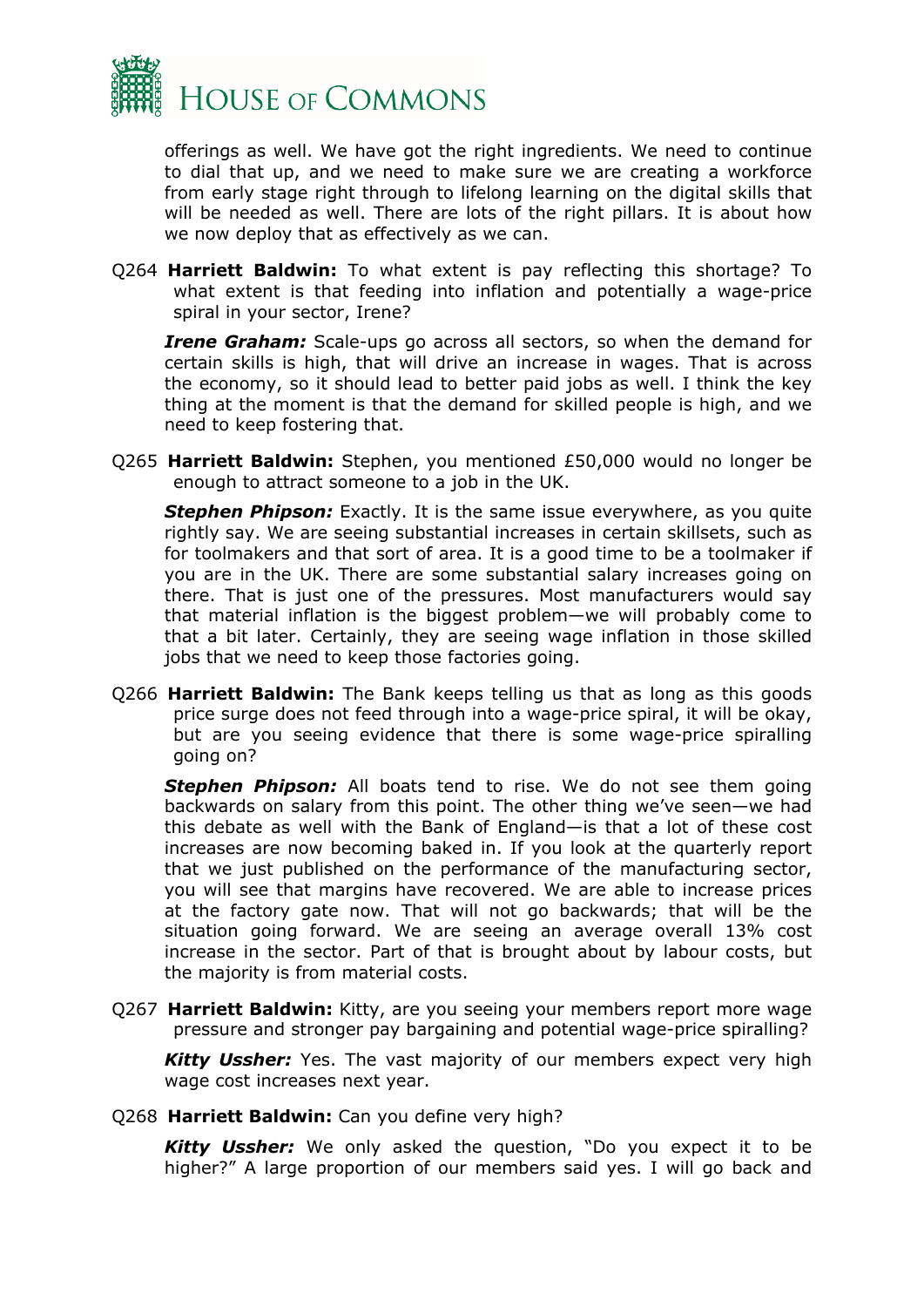

look through our data and write to the Committee if there is anything else. Anecdotally—I can only say this from talking to our members at physical events around the country—10% is often mentioned, but I would not say that is a representative sum.

Q269 **Harriett Baldwin:** 10% wage growth pressure is expected by Institute of Directors members.

*Kitty Ussher:* That is anecdotal, but I have been in a room where someone said 10% and everybody else across different sectors has said, "Yes". That was in the north-west about three weeks ago. We poll on inflation expectations, and those have been rising quite sharply. I think there is a link between expectations of inflation and expectations of rising wage costs that has become endemic. We have said that publicly prior to the Monetary Policy Committee's last meeting, and I think it is very much still there.

Q270 **Harriett Baldwin:** Do you think the Monetary Policy Committee has got it right at the moment, or do you think they are lagging behind on wageprice expectations?

*Kitty Ussher:* I know that it is unusual for a business representative organisation to be asking for interest rates to rise, but I think I would characterise it that our members are more worried about inflation now than they are about the rising cost of debt. I think they want to see leadership on that.

**Harriett Baldwin:** That is very interesting.

Q271 **Chair:** Of our three witnesses, would anyone disagree with the statement that there seems to be an overheated labour market, not just in particular areas but spilt more generally across the economy, with inflationary expectation being anchored at quite a high level in terms of what people expect of salary increases?

**Stephen Phipson:** Yes, absolutely.

*Kitty Ussher indicated assent.*

Q272 **Chair:** On the point about immigration and bringing skills into the country, it seems that the Chancellor is saying—I am paraphrasing, so not doing them justice: "Well, at the high-skill end of Nobel prize winners and that category of super-talent, we should provide visas for people to come over and contribute to the economy." Then, you have the Prime Minister, who says, "We certainly do not want to be reaching for the uncontrolled immigration lever." Are you satisfied, Stephen, for the people you have described to us—those doing the robotics work, etc. that we have got it right for those folks, or do you think we are being too restrictive?

*Stephen Phipson:* I do not think we have got it right at the moment. I think we are very focused at the top end, which is good in many respects, there is no doubt about that. I won't criticise that. But the shortages are not there. The shortages are in that middle area of skills—the vocational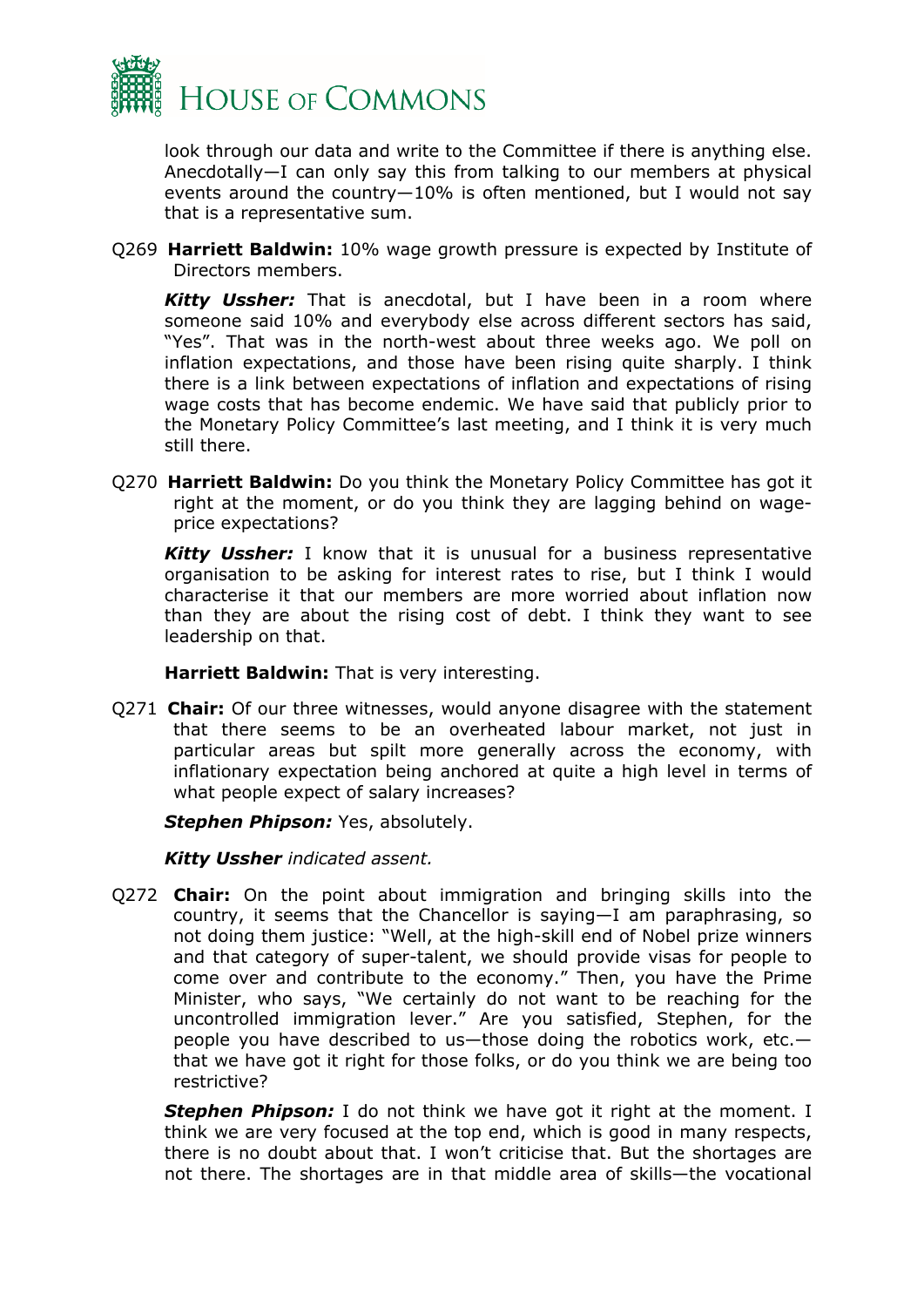

skills—where we have not been able to grow enough ourselves yet. There seems to be a strong case, which we keep arguing, about allowing some of that labour to come in while we build our own skills programme properly in this country. We can keep focusing on engineers at the top end, but they are not going to operate the robots on the shop floor in the car companies. That is not going to happen. What we need is people with those vocational skills. There is a four-year programme to generate those, and our apprentice programme is not kicking out enough people at that level at the moment.

Q273 **Chair:** That is helpful. Along with increasing wages to compete more effectively in the labour market, what else are these companies doing to adjust to the shortfall? Are you seeing any rejigging in the way they operate or a shift toward capital, even in the short term? How is that playing out?

**Stephen Phipson:** It is very interesting. In some sectors, where they can, we are starting to see companies automating—helped a little bit the by the two-year assistance in capital investment on the super deduction. Food and drink manufacturing is the ideal example where we are seeing people who were reliant on a lot of labour moving toward more automation. Conversely, that generates more demand for those skills we were just talking about. It is counterproductive from that point of view. We are seeing some of that happening. Generally, the skills shortage is acting more, for many companies, as a drag on growth. That is the big issue for them. It is one of the factors they cite in their inability to take advantage.

We are in a very interesting situation. Orders are not the problem. We have got a lot of orders. A lot of companies will report record order balances at the moment. It about fulfilling that demand. Some of the problem comes from the shortage we are seeing in material costs, and some of it comes from not having the labour. Companies cite it as an important drag on growth going forward.

**Chair:** Thank you. Julie?

Q274 **Julie Marson:** Thank you very much, Chair. We have covered a lot of ground on skills and job creation, but I want to go back to something we touched on earlier. Maybe I could start with Stephen. I don't want to paraphrase again, but I got the impression that you are not demanding or seeing a lot of demand for Government to extend schemes like furlough and self-employed grants. Given that there is a six-week sunset on the plan B measures we are looking at currently, at what point might you see that change? Is it at a time or point of change, such as a closedown or ramping-up of restrictions?

*Stephen Phipson:* I think there are two elements to it. In terms of Government direct support and additional measures, if there is a rampingup and an escalation of the restrictions, which then start to impede the ability to get staff in the factory and achieve the output needed, in an already tight labour market and one with a shortage of materials, that will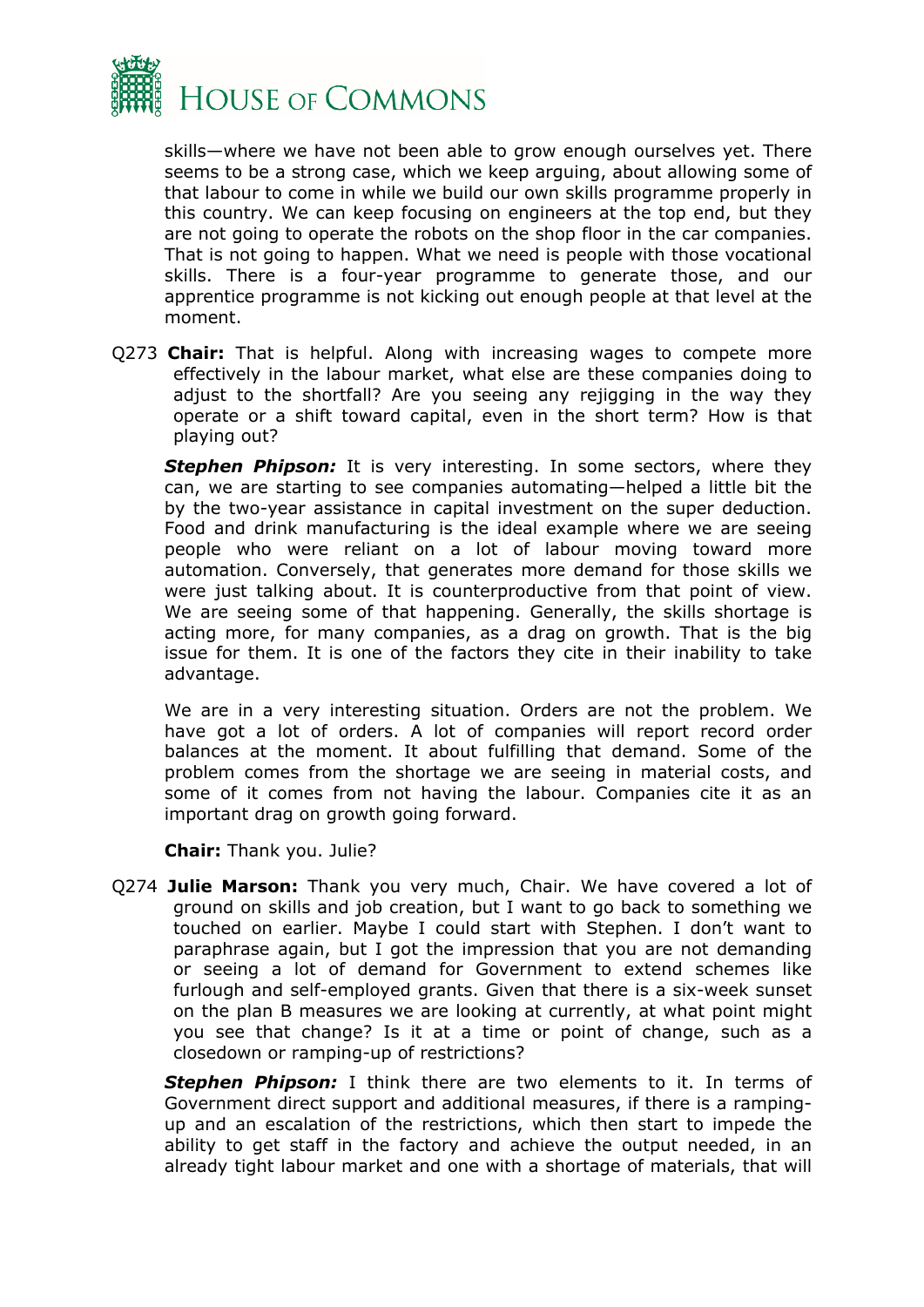

create a lot of problems that need support. There is an argument, for another reason, for an extension to extended job support schemes, as we see in other European countries, in those sectors that are affected by the current shortages in materials. The supply chain in the automotive industry, for example, is not going to be fixed for the next nine months, probably. What are we doing about all those supply chain companies that are sitting in the middle and cannot supply their parts into Nissan, Jaguar, BMW and everywhere else because the demand is so low? We have historically low output numbers of end vehicles. There is an argument that we should have some sort of flexible job support scheme that helps those companies.

Going forward, we are talking about what lessons we can learn from the pandemic. It is not the last time that we will see events of this nature. Maybe we need a support mechanism in place—one that is well-known and socialised. With the German system, for example, you know what is going to happen if you end up in a situation where you have got no ability to output because of restrictions coming in or other factors. Maybe it is a good opportunity to think about a better, longer-term strategy for this.

Q275 **Julie Marson:** You anticipate one of my questions, which is really good. They have been seen as very welcome and successful, so do you see them as a template for situations like future recessions?

*Stephen Phipson:* Something like that, yes. Some of the European countries do.

Q276 **Julie Marson:** Would you agree with that, Kitty?

*Kitty Ussher:* No, I don't think we would agree with that, actually. A very important part of what we as an organisation do is promote effective corporate governance and better conversations around the boardroom table. Having a good understanding of risk is part of that, and we would encourage members to understand what the market environment is doing. There are lots of things that Government can do to support business but, for us, when you start to talk about specific support schemes, the defining characteristic has to be that there is a wider societal reason for trading to be curtailed as a direct act of Government. Obviously, the furlough scheme was a complete lifeline to businesses, going far wider than those that were IoD members, but I think the fundamental aim of it was to keep contracts in place for firms that were basically viable but would otherwise have gone under because of the health concerns, so I think that probably has to be a test.

There are some great areas. For example, many thriving hospitality businesses are now being asked by the Government to do spot checks, on the door, of vaccine passports. That is doing the Government's work for it. If that starts to become very onerous, we may want to consider whether there needs to be some kind of compensation for it. I have already mentioned that perhaps, if the hospitality sector is having a particularly difficult time, you might want to show some leniency for the phasing-out of previous support measures. I think there could be quite difficult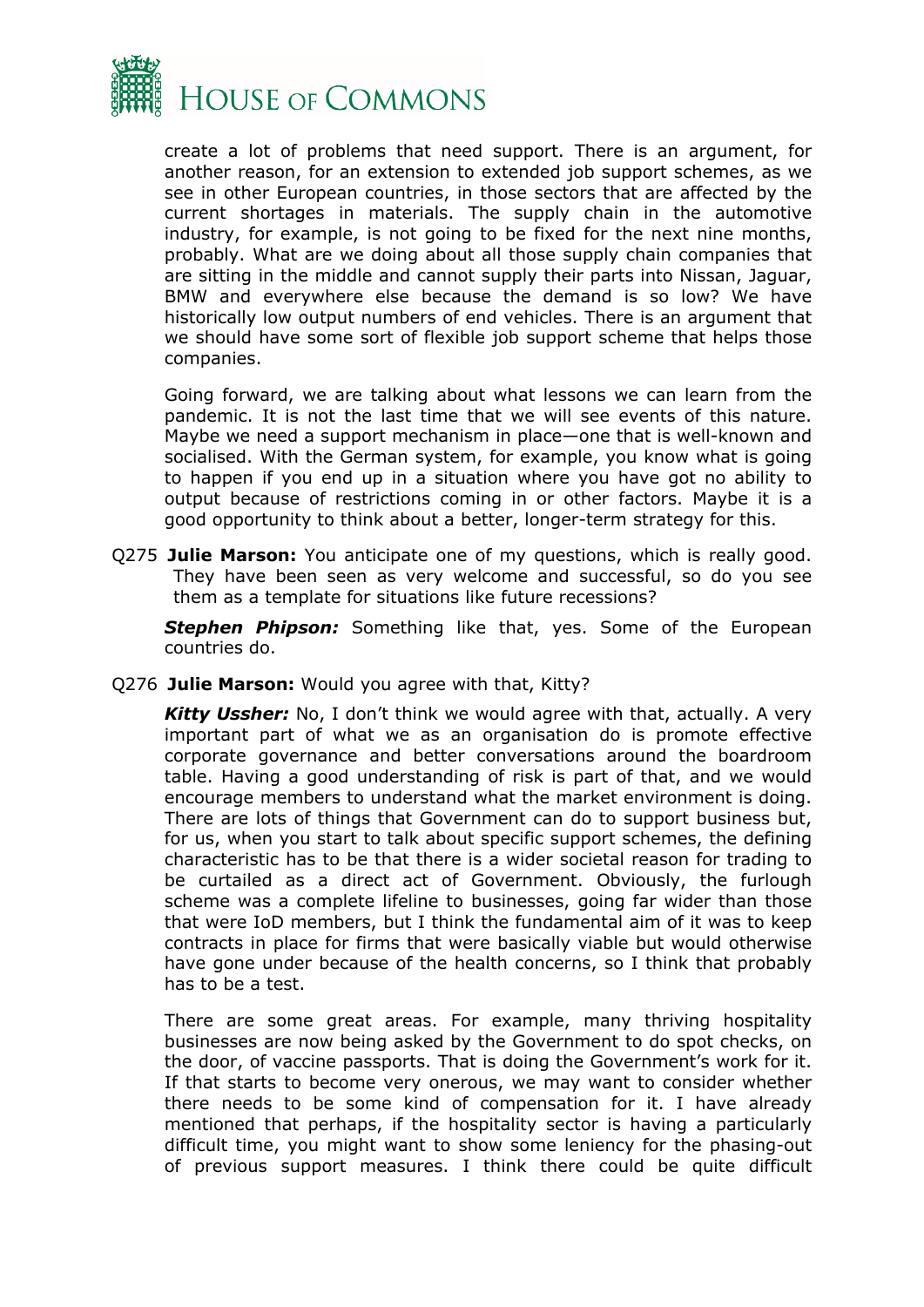

problems if firms started believing they got a furlough scheme every time there was a downturn.

Q277 **Julie Marson:** Yes, thank you. Irene, do you have anything to add to that, from your point of view?

**Irene Graham:** Certainly, furlough has proven itself as an emergency measure—that it could be deployed in emergency situations. Importantly, it needs to be flexible. At the beginning, there were a number of firms that wanted to have a bit of flexibility as to how it was deployed, but it is an emergency measure, and I agree with colleagues that you have to know there is a gap in the market to introduce something like that. It needs to be recognised as an emergency measure, I think.

Q278 **Julie Marson:** Thank you. You mentioned kickstart earlier, Irene. How have you found that? What is your view of kickstart? There is a variety of initiatives within kickstart, from work coaches to extra funding for jobcentres and measures for young people to get into work—those who have been on universal credit, in particular. What have we learned from how it has operated already? And with what we know about the jobs market now, how do you think it is working and how could it be adapted, potentially, if necessary?

*Irene Graham:* Scale-ups have certainly used the kickstart scheme and they see it as important. It is a good way of getting that younger generation, particularly, into the employment environment as well. What was important from our point of view was that sometimes a business isn't recruiting 30 people at a time. If you are a scaling business, you may not be recruiting en masse, but we were able to join up with other scale-ups in order to make use of the scheme. That was an important flexibility point that was introduced to it. It definitely has its place and it could be even further utilised, I think, with more awareness of it. We see that with the apprenticeship scheme as well. It is very well regarded by our scaling businesses, who want to do more.

Q279 **Julie Marson:** Thank you. Stephen, what is your view on kickstart?

**Stephen Phipson:** It has been a good scheme so far. We would like to see it extended beyond the end of the year, which is currently the deadline. I think that is probably something that is coming out. It was quite slow to get started. There was lots of learning to do. There were a few changes to the scheme early on, in terms of how many cohorts you could have together—combining them in lots of 30—but actually that has worked very well. We have certainly had a very good experience of it. We saw it very much as a pre-apprenticeship scheme; it was a way of getting people on to that journey into apprenticeships, which was really helpful. So we would like very much—if we are going to have an ask, it is about extending it past the end of December, definitely.

Q280 **Julie Marson:** Good; thank you. Kitty, what impact would you expect rises in employee and employer NI contributions to have on job creation?

*Kitty Ussher:* A negative impact on job creation. Three in 10—I am full of stats today—of our members say they will hire less people as a direct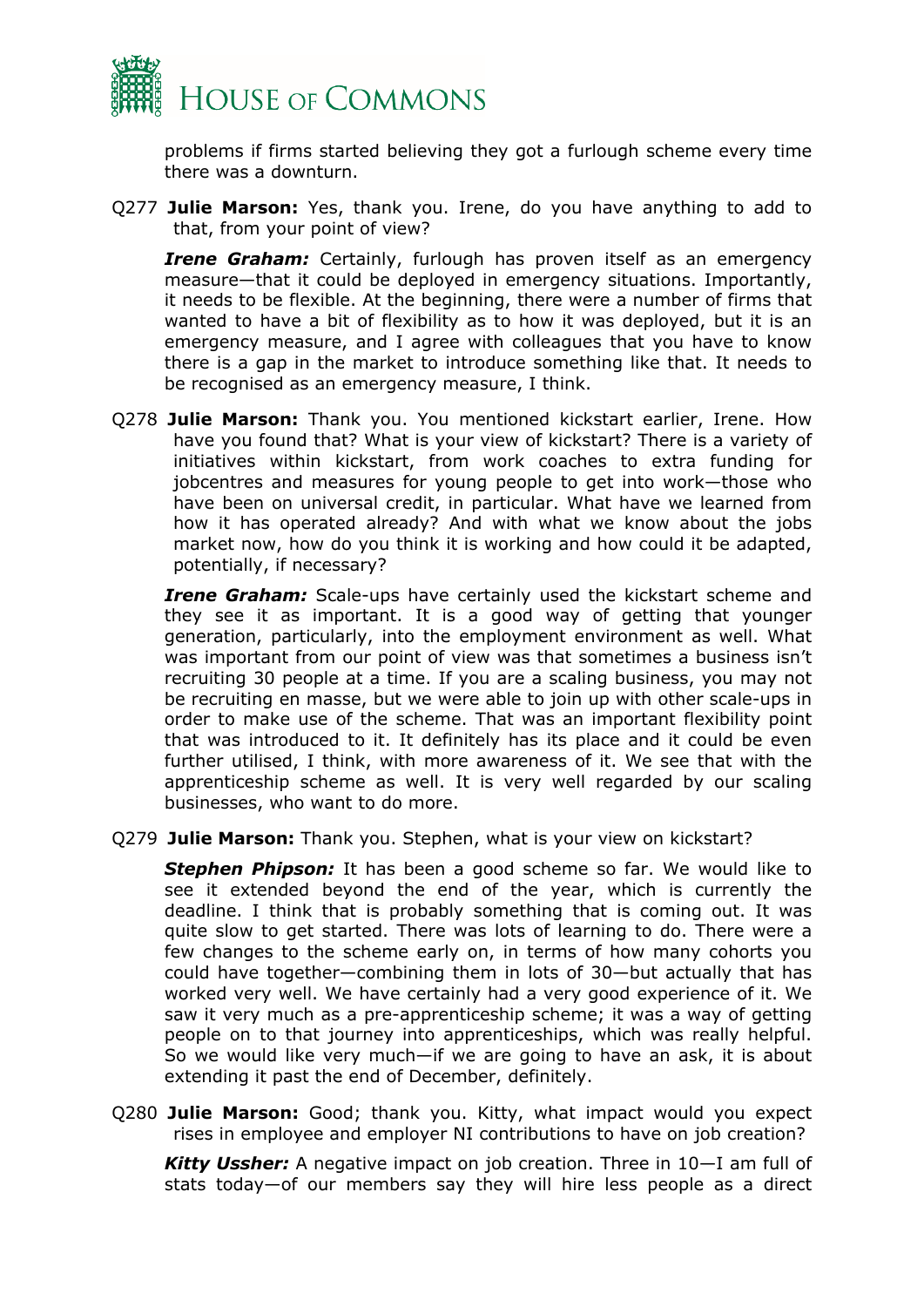

result of it. We also see it having an inflationary impact, with prices rising to compensate. We routinely ask our members, as I think I said, which of the following factors—and give them a long list—is having a negative effect on their organisation, and employment taxation has risen from, I think, around 25% saying it is having a negative effect, up to 40%; it is pretty much near the top. It is already having an effect, even when it hasn't been introduced.

The National Institute of Economic and Social Research said it would have an effect on business investment. Full disclosure: we enabled their work to happen, but it was independent. That will have a negative effect on GDP. The Office for Budget Responsibility said it would push wages down. I have seen absolutely no evidence of that whatsoever and I think their analysis is flawed. We are deeply concerned by the fact that the Treasury did not publish an impact assessment before they put the legislation through Parliament. I can send the Committee everything that we have done on this, but it is up there as one of our top concerns for the economy and for our members.

Q281 **Julie Marson:** Thank you. If we could ask for that information to be sent, that would be interesting. There is an argument, is there not, to say that the recovery is actually quite robust and is going quite well, so is this not a good time to say, "Why shouldn't employers and even workers contribute to the financial situation that the country's in?"?

*Kitty Ussher:* Yes; however, I think this is an extraordinary time to be adding to the cost of employing people, just when we have had all the labour market issues that we are discussing. It is a flat tax, because it does not take account of the revenue that is coming in. I think you would have had a slightly more nuanced response if you had asked about the forthcoming corporation tax rises. Of course they are not welcome, but being a tax on profits, and the rate being historically quite low—it is just sort of normalising, in some senses—you might have got a different response, if you had to choose between the two, because I think that probably feels like a better policy action. We also feel that the receipts coming into the coffers at the time that the decision was made were far stronger than had been previously anticipated, so there was probably scope to calibrate it differently, but overall we think it is the wrong way to address an important problem.

Q282 **Julie Marson:** Stephen, would you agree with that?

*Stephen Phipson:* Yes, I agree with that. Most of the manufacturers see this as quite an illogical thing to do at a time when we are trying to avoid another drag on growth, effectively. The comment I hear quite a lot, particularly for the larger companies, is, "What we really need from Government are policies on growth." Then the taxation comes from the growth of business, rather than taxing employment. That didn't seem very logical to many people, I think is the right way to answer that.

Q283 **Julie Marson:** Before I finish, I would like to give Irene the chance to comment on that as well.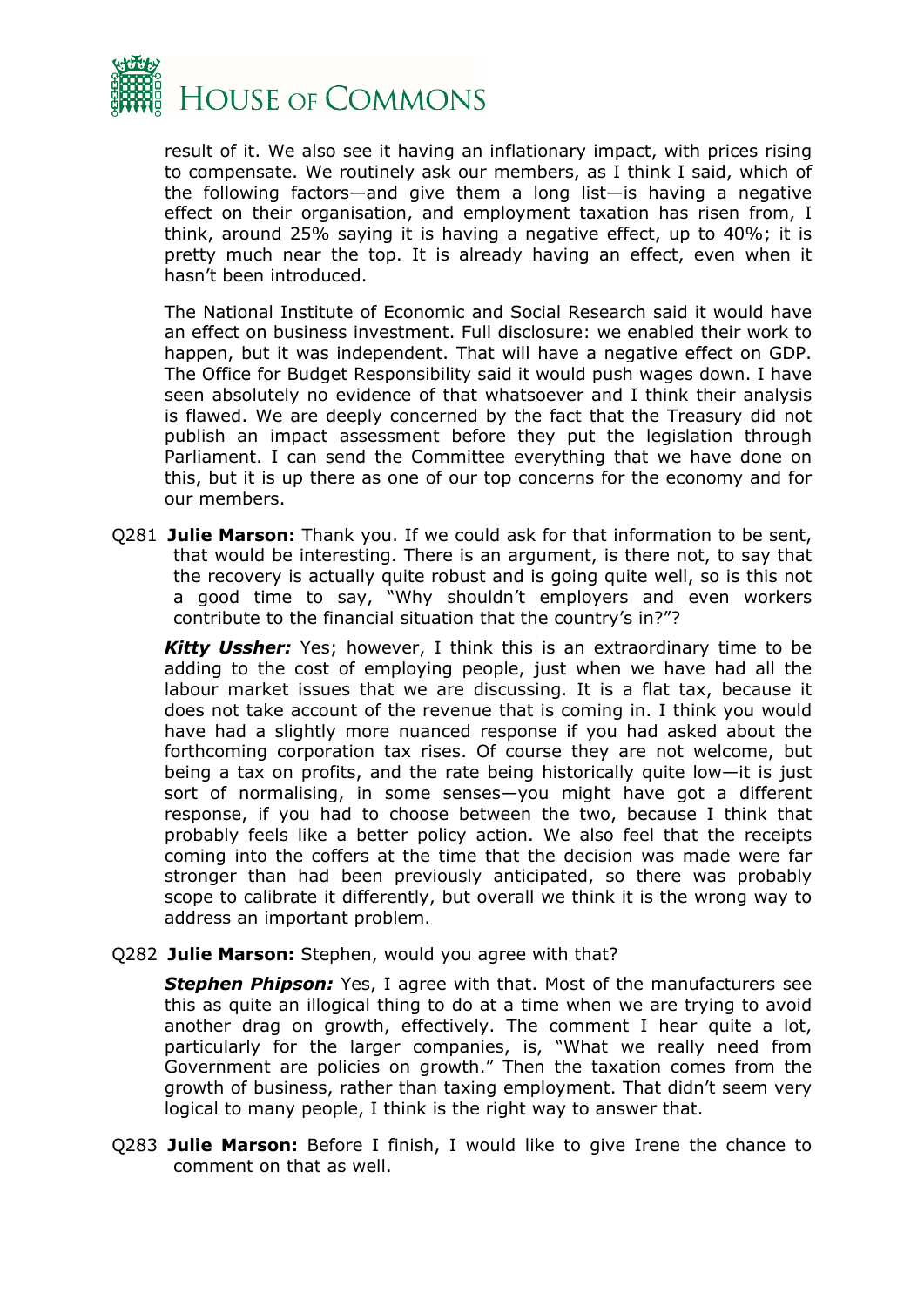

*Irene Graham:* I don't have a comment on this one. Tax is not the biggest issue for our scale-ups at the moment; it is much more access to markets, talent and finance. It has not been raised by them.

**Julie Marson:** I think I am coming to that later, but thank you for the moment.

Q284 **Rushanara Ali:** I have some questions on the plan for growth and levelling up. What is your assessment, Stephen first, of the plan for growth? Does it provide a useful framework for co-ordinating policy across Government? Also, is it a good replacement for the industrial strategy?

**Stephen Phipson:** I am going to definitely say that it is not a good replacement for an industrial strategy, as I have been quite vocal in the press about that, and it is certainly something that I have debated at some length with the Secretary of State for Business, Innovation and Skills. I think the plan for growth is a good concept; I think it has a lot of white space in it. People in manufacturing operate on seven-year investment cycles on average. What they like to see is long-term certainty, and what we tend to have at the moment is a lot of short-term interventions. That would be one point. I accept the position of the Secretary of State for Business that the industrial strategy was outdated— I get that and would agree to a certain degree—but it provided us with local industrial strategies, and frameworks around the catapult system and what we were doing with innovation. We brought those strands together in one plan, which gave people longer-term certainty. Certainly, many companies that have invested in the UK pointed towards having an industrial strategy, as they see in other countries, and we are effectively competing with other countries in terms of being a good place to invest.

I know it is a work in progress, and we have seen the innovation strategy and we are going to see an enterprise strategy coming. We are in danger of having lots of individual strategies now that were before in an overall industrial strategy. It is how that hangs together. The question is, can we pull it together under a plan for growth? At the moment, I would say there were a lot of gaps at the detail level.

#### Q285 **Rushanara Ali:** Would anyone else like to come in?

*Kitty Ussher:* I agree with that. I think there are two major things that are missing. The first is the element of co-creation with business, which was so strong in the industrial strategy, both at a sectoral and a national level, and at a local, regional level. I think that proved itself hugely powerful by enabling firms to come together and talk quite freely within the sector in a way that was not covered by anti-competitive concerns or practices that led to more targeted investment and a real sense of partnership and leadership. That is missing.

The second thing that is missing—we have touched on this previously, but maybe not addressed it head-on—is any sense of long-term skills mapping. I think this could be a very exciting policy area, but it needs a lot of technical expertise and probably needs to be done at arm's length,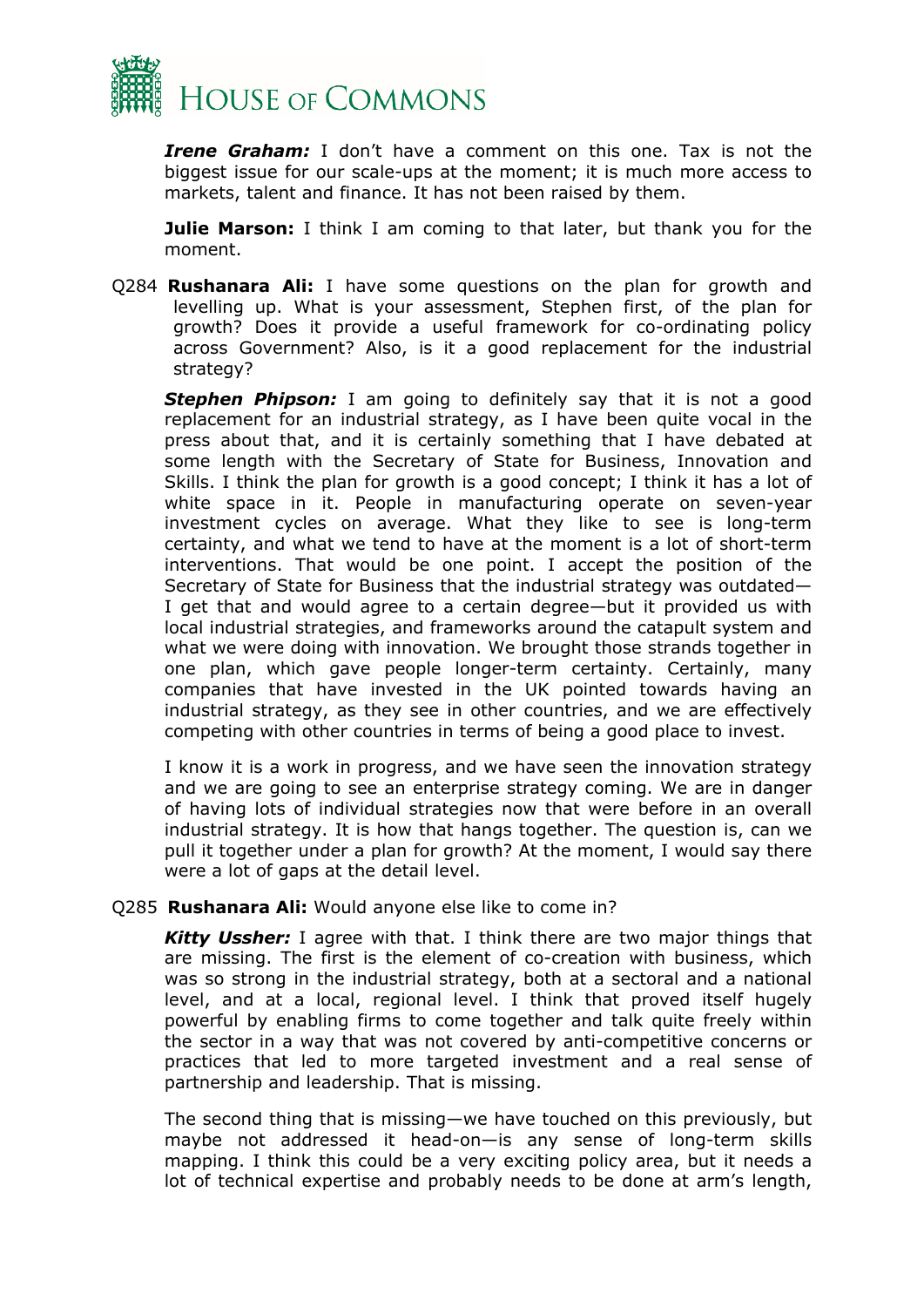

in a kind of agency fashion, by Government. We can talk about that further, but that is missing from the plan for growth, which is focused very much on entry-level skills, rather continual reskilling and identifying future gaps.

Q286 **Rushanara Ali:** But you would argue that the sectoral approach should be maintained rather than stopped?

*Kitty Ussher:* Yes, it was a huge strength.

Q287 **Rushanara Ali:** Irene, do you want to come in on this?

*Irene Graham:* Yes, I do. In our report "The Future of Growth Capital" we suggested that a national blueprint for growth be created. That does not mean that it needs to supplant an industrial strategy, but we thought that such a blueprint for growth was important. We now have a national plan for growth. Its pillars around skills, innovation and infrastructure, including growth funding and exports, are absolutely right. That is directly in the space that is needed for the scale-up economy. The industrial strategy has scale up as a focus, and so does the national plan for growth.

The one thing that the plan has got is cross-departmental collaboration from the Treasury to BEIS and to DCMS and No. 10—but the issue with any plan is always how it will be implemented and whether the right actions are being taken. We are seeing some of that in the future breakthrough fund, and some sectoral strategies, such as the innovation strategy and the entrepreneurial strategy, are developing as well. The one thing that we want to see is the continued focus on scale-ups and the scale-up economy and on the segmentation that I have spoken about. We are seeing that in the way this is being developed, and we will monitor that going forward.

Q288 **Rushanara Ali:** A point was made earlier about business involvement. How much business involvement is there in developing this new plan for growth strategy and what would you like to see more of? You have touched on some of that already.

*Stephen Phipson:* We see quite a lot of involvement on the individual strategies, such as the innovation strategy. We will be involved, but not yet, in the enterprise strategy when that starts to come through. The challenge is that it is a bit disjointed and we are not looking at the whole picture. We are concerned about that. What we used to call the Industrial Strategy Council had the role of taking an overarching view of all these strands and bringing them together into a national plan. We would like to see something like that. That does not mean using the words "industrial strategy"—I understand that is difficult—but we have to make sure that, with the plan for growth, we are not just doing lots of things in silos but are bringing them together in a complete plan. There are unintended consequences of looking at things in isolation.

Q289 **Rushanara Ali:** Earlier, you were talking about the pressures. The Chair mentioned immigration and, given the tightening labour market and supply chain issues, you said that there was a case in the short term at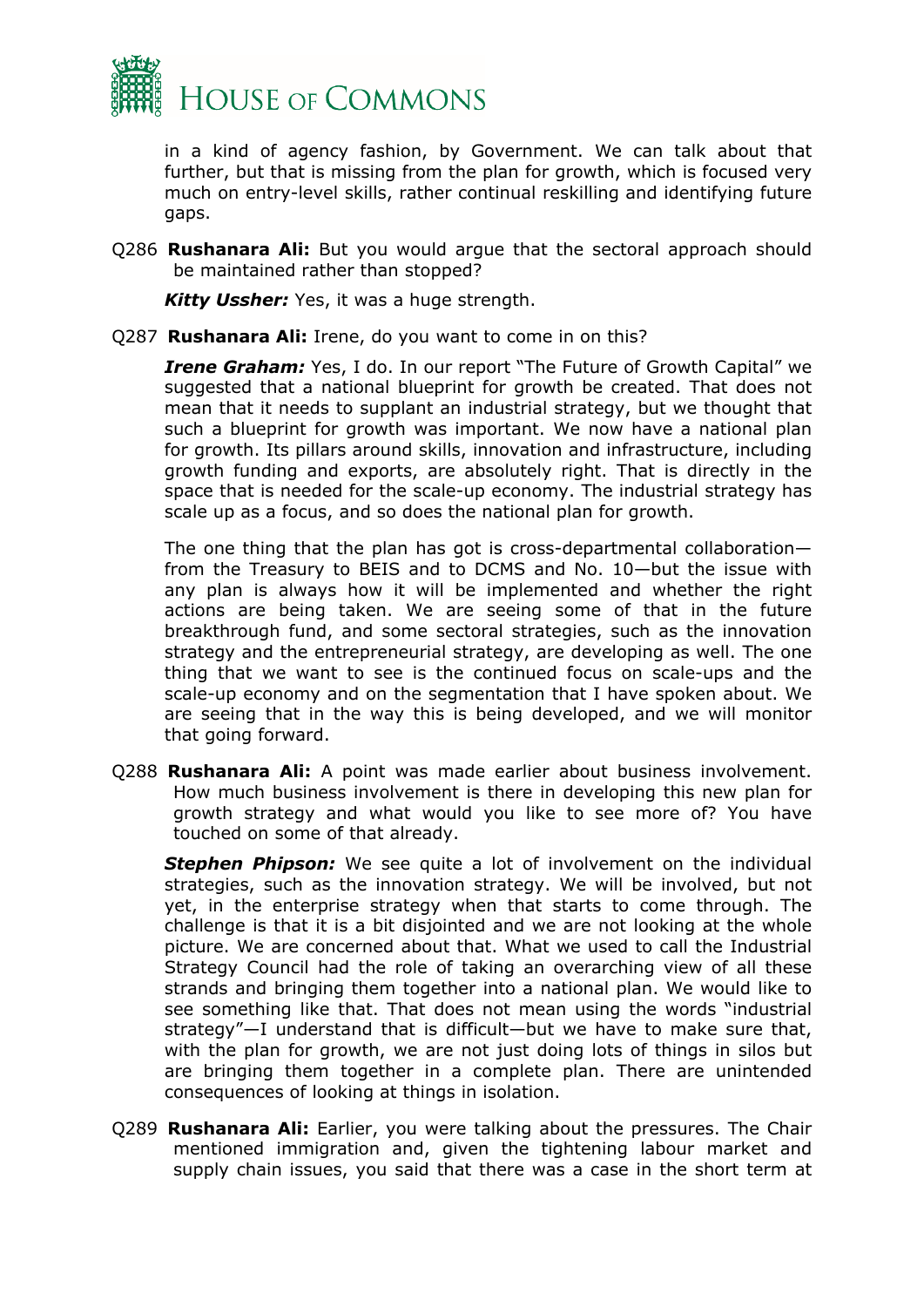

least for a middle-tier level of migration. Historically, employers have gone down the track of addressing labour shortages through migration, but the skills gap has not been addressed. I am not saying that it is the fault of employers, but they have a part to play. Successive Governments have tried but not succeeded in addressing the skills gap. In recognising that, how can we be confident that we can deal with skills issues while bringing people in to deal with labour shortages, so that we are not perpetually going through the cycle of addressing shortages while not addressing the fundamentals around our economy and building a vocational education system that is fit for a plan for growth?

**Stephen Phipson:** In terms of engineering apprenticeships, the larger companies have done very well. They have been forming their own academies and there is a lot of at-scale apprentice training. In Make UK, we have one of the largest academies in the country and it is funded by members. We train a community of about 1,500 apprentices in Birmingham. All the large companies that come to mind have something similar in place and some of the schemes are exemplary. The challenges for smaller companies, which make up 95% of the community and rely more on the Government-funded further education system is that many FE providers find it hard to run an engineering apprenticeship.

Q290 **Rushanara Ali:** FE providers have had to merge because of funding cuts. My own FE had to merge multiple times; otherwise, it would have gone bust when it was serving a lot of people.

**Stephen Phipson:** It is very hard for them to run an engineering course. They have to buy capital equipment to run an engineering apprenticeship, whereas other apprenticeships do not need that capital intensity. Under the current arrangements, they do not get any allowances for capital under the levy scheme. Many of them have dropped out of running engineering apprenticeships: it has been very difficult.

If you are an SME, one of the problems you tend to have is finding a provider that will run the apprenticeship programmes for you. That is very difficult in certain parts of the country that do not have one of the large companies or a hub. The hub in Birmingham services about 250 companies. It is a regional support. Apprentices don't travel very far, so you tend to be local. It is really important to have that local FE provision, and that is why we are calling for reform of the apprentice levy.

#### Q291 **Rushanara Ali:** What specifically do you need?

*Stephen Phipson:* We need the ability to use some of it as capital. We need to extend the period. At the moment, it is 24 months; we need to get it to 36 months, which we think will make a big difference. We are working with DfE on a pretty detailed report and on our suggestions on how to make improvements.

*Kitty Ussher:* We are spending far too much time on entry-level qualifications—hugely important though they are; I agree with everything that has just been said—and hardly any time on in-work training and continual upskilling and retraining.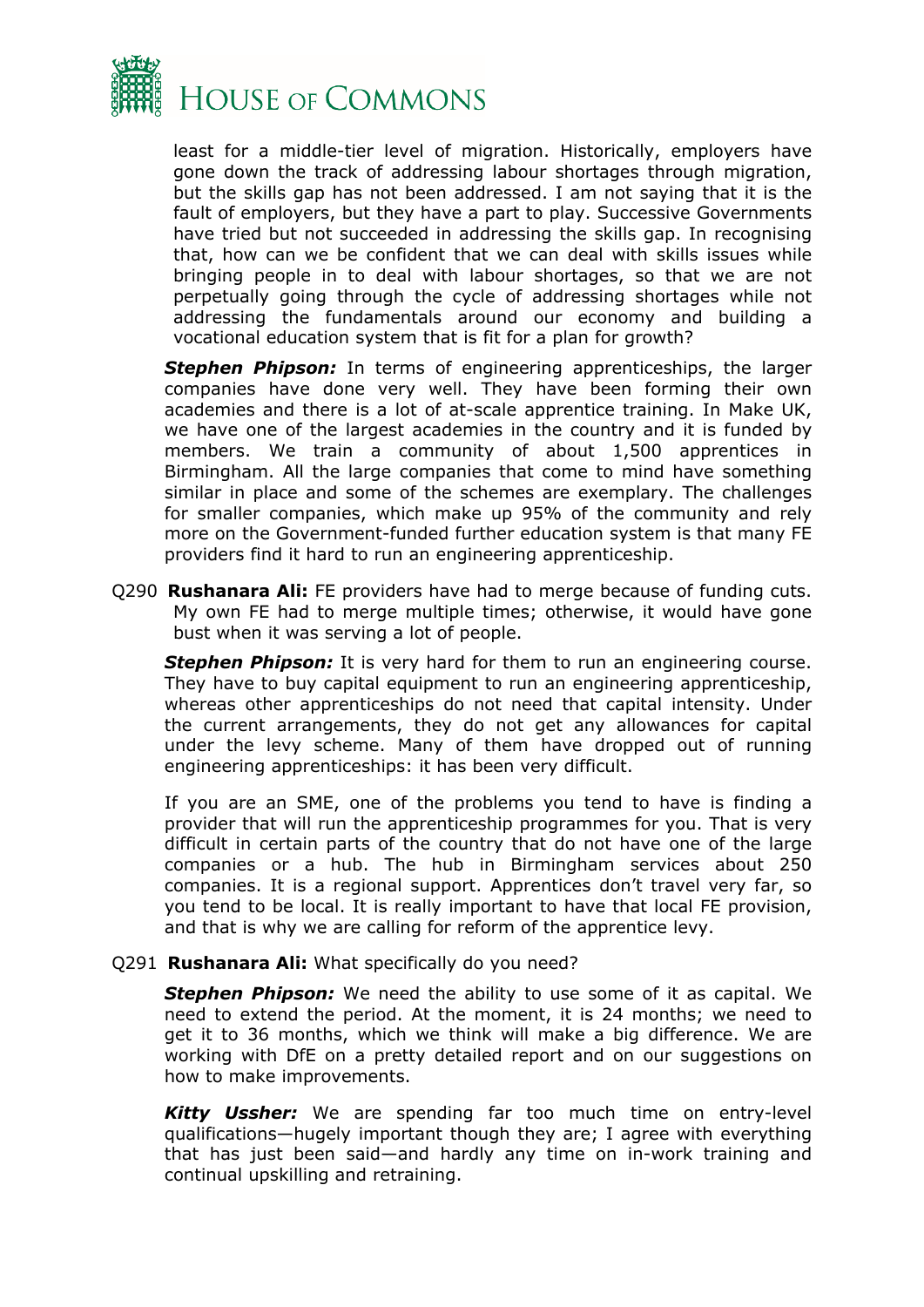

The skills of the apprentices who go through your wonderful academy will be out of date in five years. We have no policy for dealing with them unless they are in a firm with a massive training budget.

This conversation needs to be about lifelong learning, not just a lifelong learning guarantee that the Government have given for anyone who did not happen to get a qualification the first time round, important though that is. It needs to be far more about: what is your training budget? How can we get you to increase it? What policy levers will get you to increase your training budget? Where is the market failure?

A number of things can be done with the tax system and with a proper, technocratic national expertise around future skills mapping. Just having transparency and the buy-in to that will change behaviour.

We have had a super deduction for investment in plant and machinery, which is really important for Stephen's sector. Most firms consider investment to be investment in people, even employing different types of people. We want that to be extended to human capital, which we think will have far more of an economic effect than plant and machinery, important though that is.

#### Q292 **Rushanara Ali:** Irene, do you have further suggestions?

*Irene Graham:* Yes, there are a couple of things I should reflect on. You covered quite a broad range of topics, so let me try to unpick them a little.

Does business have engagement with Government? Yes, there are many forums in which that happens. It is important to businesses on the ground that it is easy to navigate Government, so the innovation finance hubs are important.

We know that relationship management is valued by scale-ups, so we should consider high-growth relationship teams across the piece to navigate through to the right support mechanisms and how we use data effectively.

On the skills element, we would say that the entry level is as important as the continued learning. Scale-ups invest heavily in training their staff on a day-to-day basis, but they are looking for the right technical, social and entrepreneurial skills from the education system. It is important that computing currently is mandated at an educational level. It is not mandated to exam level. We need to think whether we can get digital accreditation across the piece and what more we can do in that regard, and build on our technical skills colleges and that engagement through careers hubs that the Careers & Enterprise Company is running—that connectivity between the business community, the scale-up community and the education environment. Things like the careers hubs are very important connectors into the workforce of tomorrow.

The scale-up needs are going to be broad in terms of the people coming in and the offering that will be available. The Home Office and Treasury are listening to those needs.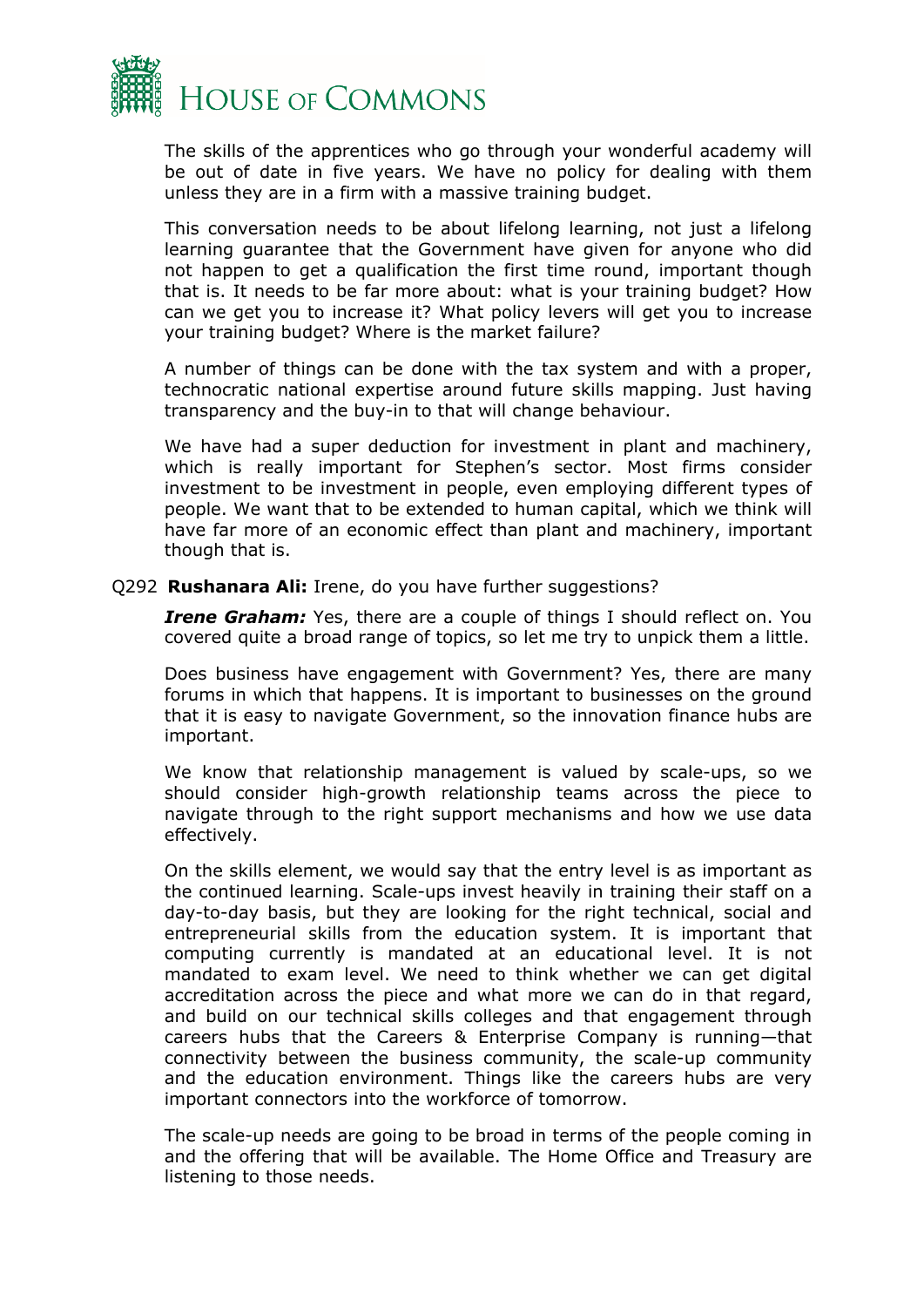

Q293 **Rushanara Ali:** I have one more question about growth. Given what you have said about the skills shortage, a tightening labour market and less scope for new migration, we are now having to reinvent the wheel if we have to deal with labour shortages and cannot fill the gaps domestically. Does anyone have a figure for what that will mean in terms of costs to growth? How confident are you that the plan for growth will actually lead to growth? How much growth should we expect?

*Kitty Ussher:* The economic forecasts suggest growth next year. That is heavily dependent on business investment stepping up as Government spending steps back and the support schemes are withdrawn, as they presumably will be.

Q294 **Rushanara Ali:** Sorry, the question is specifically about the additional barriers, such as the supply chain issues, which have not been deliberately created, and migration?

*Kitty Ussher:* The best that can be said now is that they are beginning to show up in the data as having a dampening effect. We know that both staff and physical supply chain shortages are leading to problems fulfilling orders, but the order books are still strong. In a sense, that pushes activity to the right. That may be reassuring for the future in some ways, but it also reduces margins in that overheads are there all of the time. The ONS in its GDP data last week talked about these issues starting to show up in the data, but I cannot quantify that I am afraid.

**Stephen Phipson:** It is difficult to isolate those things, but we know that the manufacturing sector will grow by 6.9% by the end of the year and by 3.3% next year. That is less and a lot of it takes into account both material and labour shortages, but we cannot split them into two parts.

Q295 **Rushanara Ali:** Irene, do you want to come in on the figures for growth?

*Irene Graham:* Our scale-ups still plan to grow. Nine in 10 are planning to grow next year and one in four plans to grow by more than 50%. They are still gung-ho about growth and they are adopting more technologies as well. We must recognise that we have had a long-term skills issue and we need to address it for the long term with long-term policies. It is important that we have a national plan for growth that has a skills pillar and that we deploy initiatives for the long term. We are seeking to address that.

Q296 **Rushanara Ali:** We talked about post-16 education. Are you worried by the fact that we are only going to return to 2010 levels of education spending and that the impact will be felt by those very areas in the north that have suffered historically? That will have a knock-on effect on your sectors, the economy and growth plans.

*Irene Graham:* That is where we need to look at some of the policies that have emerged for the careers hub and The Careers & Enterprise Company to work in the more deprived and under-resourced areas and at how we can scale that up further. How do you scale up some of the initiatives that are already in place?

Q297 **Rushanara Ali:** The ScaleUp Institute has published data showing that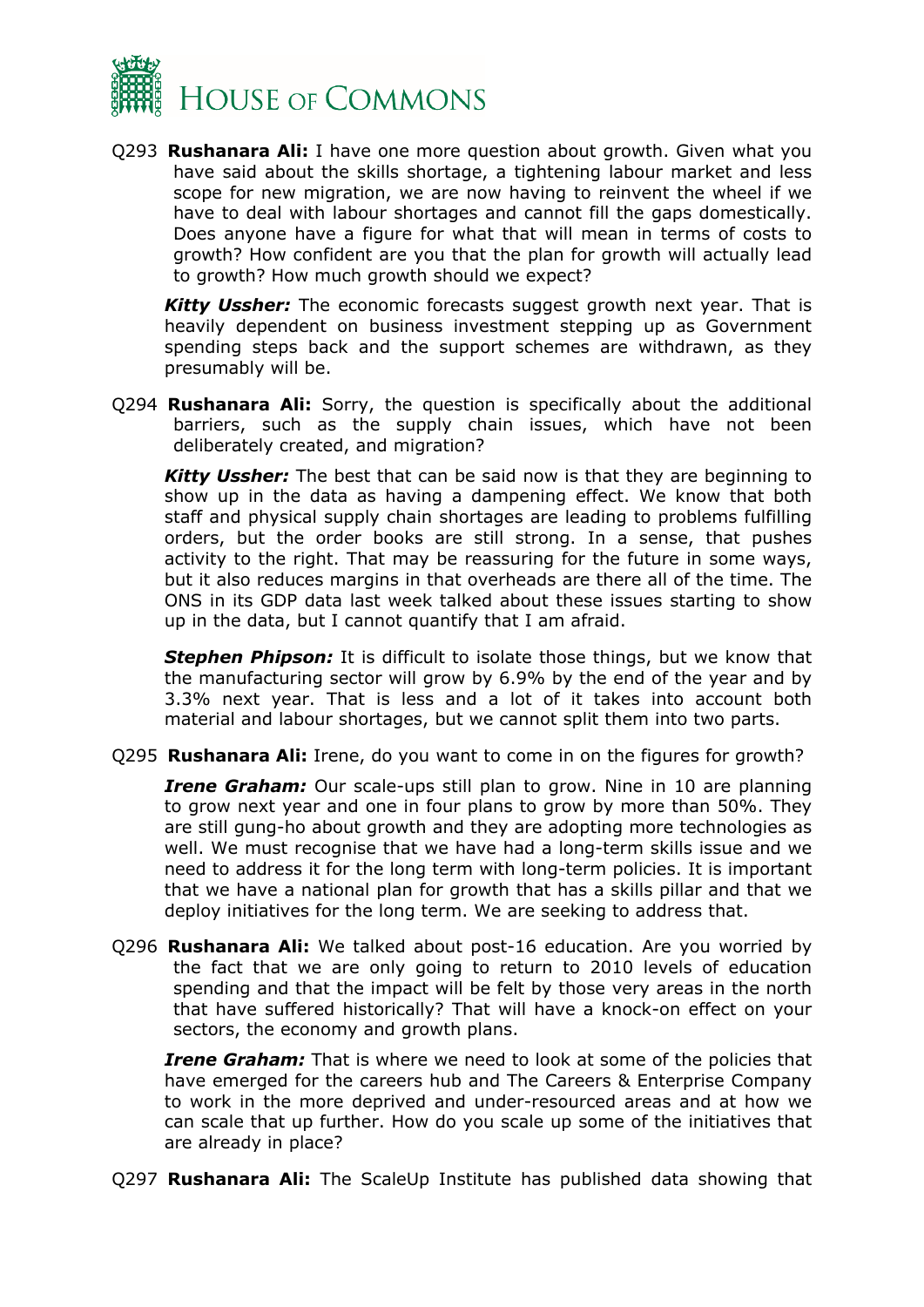

London and the south-east have much greater levels of start-up businesses and faster growth than the rest of the country. What are the key factors behind that disparity and what can be done about it? You touched on some of that, but what else is there?

**Irene Graham:** We work in every area of the country and have some very good scale-up initiatives deployed locally. We looked at transport, the number of start-ups and the level of debt finance and we found three key drivers of local scale-up growth. The first is access to skilled talent, the second is developing clusters and hubs and harnessing clusters in different regions and localities, and the third is access to growth capital at a local level.

We need the measures that are beginning to be put in place, such as regional funds, regional angels programmes and regional venture capital funds, and for that connectivity of finance to take place. We need to dial up the clusters—for example, the good life sciences, FinTech and emerging green economy clusters—and the question is how we make them better, get the right resources to them and the connectivity happening effectively at a local level. Those are the key issues that we are monitoring and are engaged with, as is how we get the local scale-up identity. We work closely with local areas and with Scotland and Northern Ireland on their scale-up policies at a local level.

Q298 **Rushanara Ali:** Can you see a situation in which the drive towards levelling up could mean levelling down in the south-east rather than what is happening in the south-east being replicated and reinforced elsewhere?

*Irene Graham:* I think it is about replication and reinforcement of that connectivity. That is important. Scale-ups are a great lever for looking at the levelling-up agenda. It is a question of how we take the learnings from the areas that are doing well. We have great scale-up areas in Northern Ireland and Yorkshire and it is about leveraging up that ecosystem locally, including the universities and business schools, to create a level of identity and to get right the connectivity across the funding environment. There is a lot to be learned from different areas of the UK as well as internationally. Long-term interventions at a regional level will be important.

Q299 **Alison Thewliss:** I have some questions about net zero, which is a huge structural investment challenge for the economy and it is captured within the plan for growth. Do you think the Government's commitment to planning for net zero is sufficient? Do they need to do more?

*Stephen Phipson:* I have seen a tremendous and positive reaction from manufacturers to the net zero agenda. It falls into two buckets. There are some areas where the Government need to form good actionable plans right now. I point towards energy-intensive users and steelmakers and the sort of companies that have developed schemes, such as the green steel deal, that need Government support to decarbonise some of those enormous assets in those very high-level areas.

Generally, however, there is a lot of excitement. We are involved in forming clusters around the country so that people can learn from each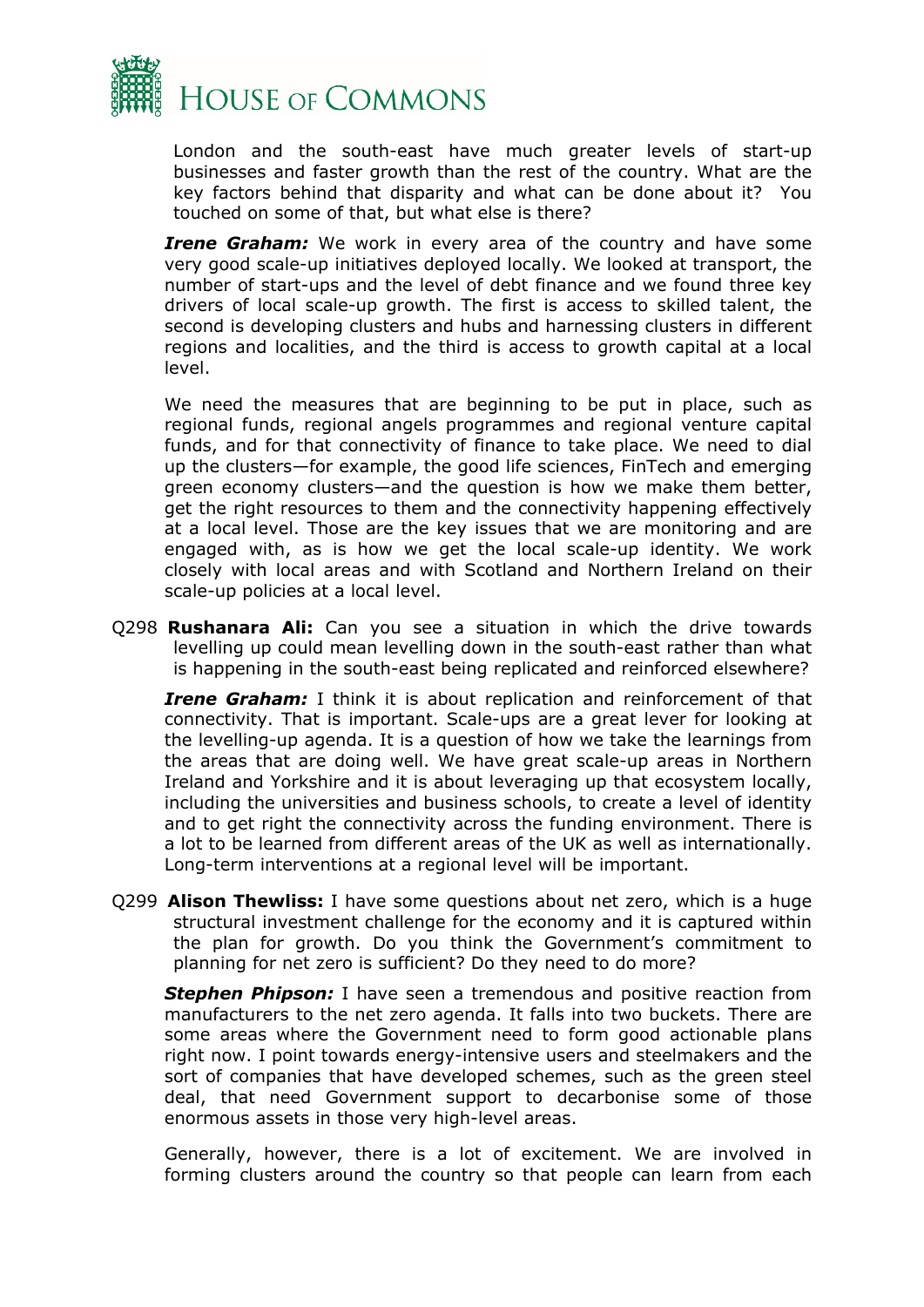

other's best practice on how to decarbonise processes. That is important. There is a big question mark around green skills and, particularly in manufacturing, we worry about design skills. Designing products for a circular economy is a very different game from the way that we normally design products. People are worried about where they will get the skills from and where the programmes are that will help them to upskill.

On the other side—and probably this is more into Irene's area—we are seeing an awful lot of innovation with lots of start-ups and Innovate UK money being put in. I had a good call this morning with the new UK Infrastructure Bank about hydrogen fuel cells and start-ups in this country of which we now have six clusters. They have some fantastic businesses that have taken Innovate UK money and got to the first stage. The question now is how we scale up and build the factories. End users are still buying the cells from Canada and Germany and companies are being bought up by German and American companies and manufacturing is being taken out of the UK. That points to the fact that we need a good plan for keeping the manufacturing in the UK. I would say that, wouldn't I? It is my mission in life.

Great ambitions have created a lot of enthusiasm and I start to see people convening and great innovation happening. But we need some pretty quick detailed plans, particularly for green skills and for greening energyintensive users and how the Government will work with industry to do that. It is a complicated picture, but the answer is that we need to do a lot more quite quickly.

Q300 **Alison Thewliss:** Thank you. I agree very much with what you said about building those companies up and skilling them up so that we are able to keep the manufacturing here. Some of the equipment for wind power in Scotland is not manufactured there and we could be on the verge of losing wave and tidal manufacturers. What more can the Government do to stop those industries moving for a better deal somewhere else?

**Stephen Phipson:** I would point to having a long-term plan of some sort. We are talking about seven to 10-year investment cycles. People like certainty, where they feel they are getting certainty. Maybe that is perceived, but they're getting it elsewhere.

A lot of these are overseas investors that are coming in and building factories. In fact, quite a lot of European companies could bring more manufacturing into the UK and are looking at an inward investment proposal. Things like corporation tax increases don't help that scenario, but again we need to think about that in a more holistic policy sense than we do at the moment. We need to encourage that.

Many of them are investing now and starting to look at the longer term. It is like the skills agenda. Access to skills is high on the list. It goes back to the discussion we have just had: an ambitious skills programme will be absolutely critical.

Q301 **Alison Thewliss:** Kitty, do you agree?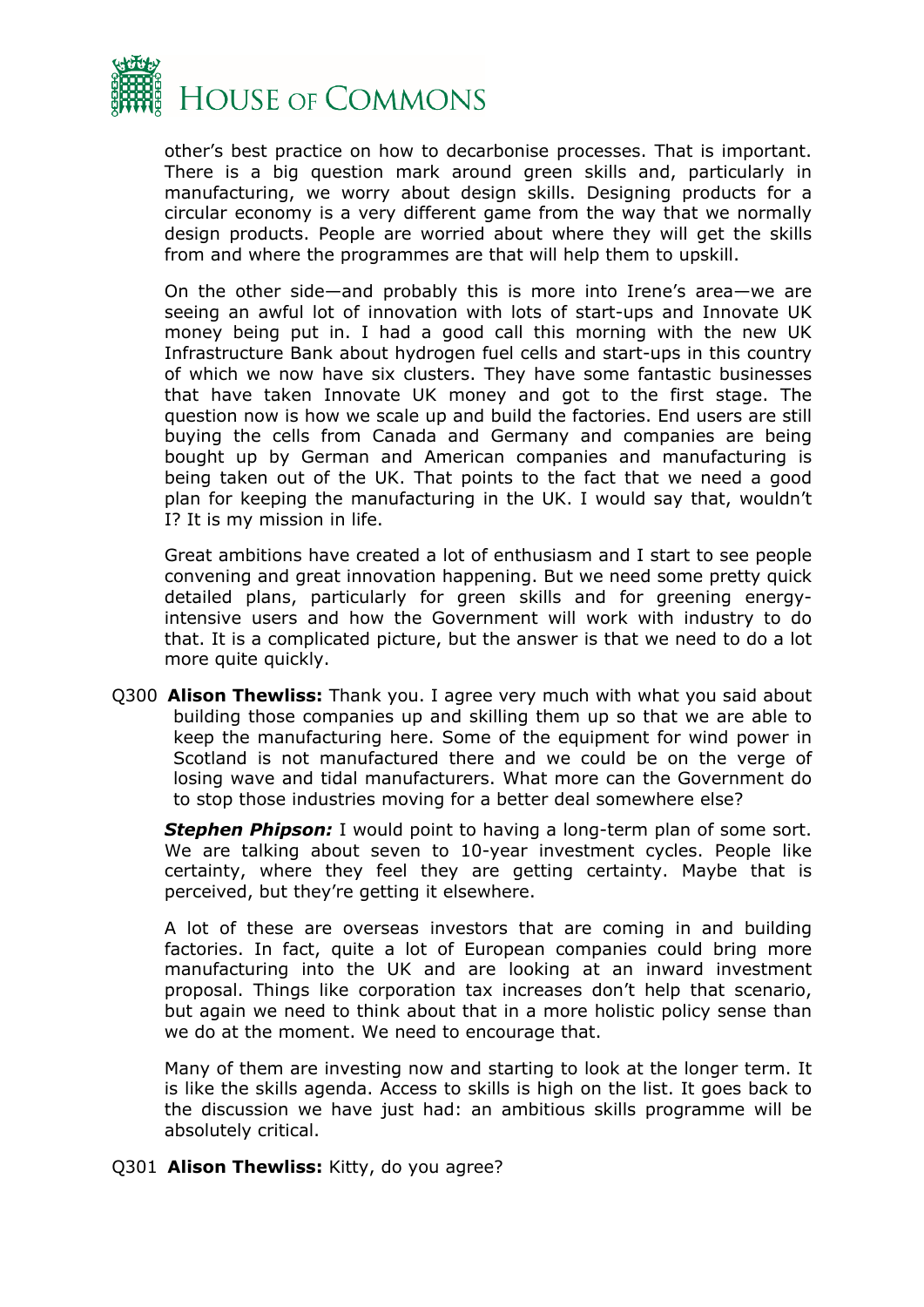

*Kitty Ussher:* Yes, but from our members' standpoint the issue is more around the carbon footprint of their organisations. Some are less likely to be involved in manufacturing or seizing the opportunities, and they are well disposed but they look to the Government to tell them how to do it. They don't know how to do it. About a quarter have a plan to reduce their carbon footprint.

A huge job of work has not begun in ensuring that action is taken among SMEs. All sorts of soft things can be done around kitemarking and common metrics, but it has not begun; or, if it has, it hasn't been heard.

Q302 **Alison Thewliss:** The Government have not done enough to let people know what is expected of them?

*Kitty Ussher:* Yes. I agree with that.

Q303 **Alison Thewliss:** What more would you like to see in the strategy to give that reassurance?

*Kitty Ussher:* At the moment, if you search for it you might find some toolkits but the metrics and the support aren't clear. There is a publicity angle. There is a very clear, "This is what is expected of you—A,B,C. This is how you do it."

At a slightly large organisational level there is something around the Companies Act in requiring directors—for example, through the Better Business Act campaign—to have regard to sustainability. We have suggested sustainability committees for larger firms. The fundamental thing is being able to account for your carbon footprint and understanding how to do that in a lighter-touch way.

There is one specific thing that we are exploring with our members. If you lease premises, as most do, how do you find out the carbon footprint of your building? Should the landlord be required to give the information? That might be an easy, quick win.

Q304 **Alison Thewliss:** That sounds reasonable.

A huge number of companies have great ideas and innovations. Do you feel that there is enough understanding in Government of what start-ups need?

*Irene Graham:* Some of our scale-ups are 10 years old or more. We have a burgeoning green economy—one in three of our scale-ups. They are not start-ups, but they are scaling up. As we have reflected, they are around the country: Scotland, the north-west and the midlands. We need to be able to grow and develop those clusters further.

The Government are taking some important initiatives. These companies need deep investment. We need to see an unlocking of institutional capital, with the work being done by the Productive Finance Working Group of the Bank of England, the FCA and the listings reviews that are taking place. That needs to unlock the institutional and follow-on capital required, alongside what Stephen has referred to: the dialling-up of the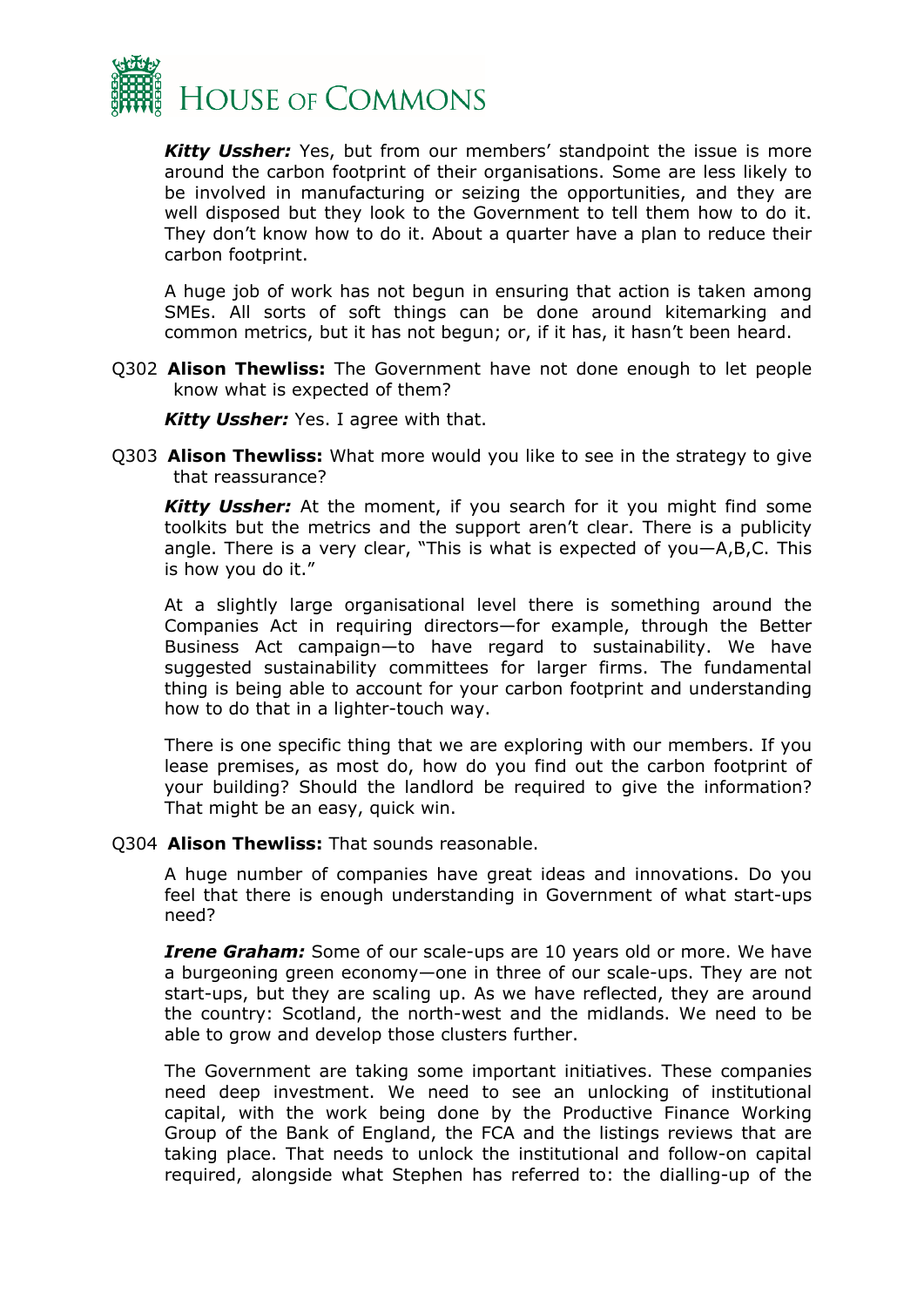

ability for Innovate UK and their innovation loans to go in at an early stage. That is proven to crowd in the private sector funding that needs to follow behind this and what the British Business Bank is doing.

One area we have not touched on that we could lever further, in the green economy and in our life sciences sector, is the direct procurement of Government at national and local level. One of the things that the US does very well is use its procuring and buying process to help businesses to scale and continue to grow. The SBRI and how we deploy that and the way we undertake the procurement process can be further co-ordinated towards this growth sector. We can certainly share some ideas on that subsequently, but it is an important aspect for long-term investment and institutional capital as well as the use of procurement. Skills are critical as well.

Q305 **Alison Thewliss:** That is really interesting—the Government procurement. Are there things that the Government should directly invest in?

*Irene Graham:* The majority of the large pool of Government funding still goes to large companies. It is not about spending more; it is just about how you do that while supporting the growth economy and your growing, innovative businesses, ensuring that is co-ordinated effectively across Government. Other Government entities are, internationally, using that buying power to invest for the long term, which we should consider.

Q306 **Alison Thewliss:** That's an interesting thought. Thank you.

I would like to ask about global Britain. The Institute of Directors has said that the EU should not be overlooked in the strategy. Do you feel that it is?

*Kitty Ussher:* Far more needs to be done. I think that 60% of our members trade with the EU, but is has contracted. There is far too much friction, for very obvious reasons. We are not leading the world on the time it takes to do the paperwork for exporting. There are huge issues about the lack of awareness of the new import controls that are coming in in just days' time. We caution against championing something that ignores the elephant in the room. Far more needs to be done.

Q307 **Alison Thewliss:** What are you hearing from your members about those import controls, and what would you like the Government to do to highlight them?

*Kitty Ussher:* A large proportion self-categorise as "not prepared".

Q308 **Alison Thewliss:** You are nodding, Stephen.

**Stephen Phipson:** "Unaware" is how I would describe it. The worry for many of them is that we went through a big campaign to get everybody ready for the export controls at the beginning of the year. We were partly successful. There are still a lot of problems, but we got through it.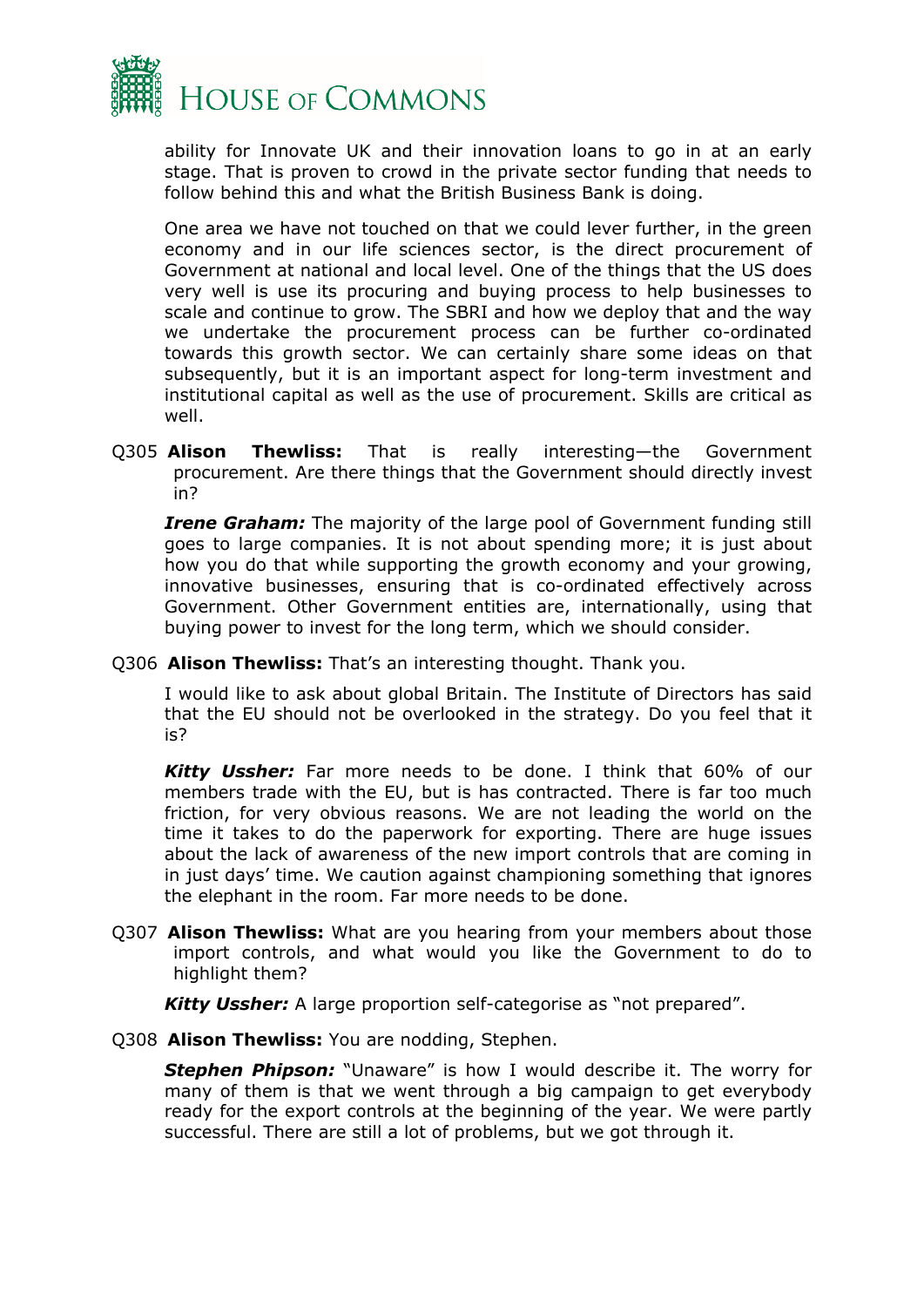

The rules of origin are still difficult for smaller companies. The non-tariff barriers are the real issue. This time round, we need 27 other countries to understand our import rules. We have been working with our German, French and Italian counterparts, chambers of commerce and Make UK to try to get that message out there. A lot of them don't know that they have to register on GVMS from 1 January, or don't know about the new paperwork rules.

We have been trying to push for more communication on where we are for January, but that is just one step—the next step. We had a big campaign around the UKCA marking. It would have been catastrophic—that is the right word—if that had been implemented from 1 January. It has been put back for a year, but there is a lot of work to get that right before we get to that point. There are various other issues, but the important point is that we need to get the communications right.

Q309 **Alison Thewliss:** You talked about some of the supply chain issues in motor manufacturing. Do you expect to see them in other industries?

**Stephen Phipson:** I think that the challenge is that a lot of people didn't quite understand what manufacturing was in this country. We are part of a very integrated supply chain—in both directions. Very often, the challenge in the automotive sector, for example, is that sub-systems cross the border up to 12 times before they are completed. Trying to establish the rules of origin each time you add value and move it has been extraordinarily difficult.

It is important that we try to iterate the deal to get it right. The message we keep giving to Lord Frost and the team is that there are a lot more things we need to do to make that a lot easier, and we certainly need to digitise it. I know that is the plan. We have the Border Force strategy for 2025. That is where we are heading, but the paperwork is too late.

*Kitty Ussher:* We had plenty of notice, but we still do not have a single window. It is just too late.

*Stephen Phipson:* It is causing a lot of challenges, mainly to smaller businesses. Larger companies will say that they've coped with it. They've got it working; it has just cost them quite a lot of money to do it. That'll be their point. It is much more difficult for the smaller companies.

Q310 **Alison Thewliss:** Do you think that some smaller businesses might step away from being part of the global strategy?

*Stephen Phipson:* About half of UK manufacturers trade with the EU in some form or another. Our latest survey data show that 17% have now stopped trading with the EU. They have concentrated on domestic business, have scaled back their business and are not participating. Those are in the supply chain. They are not supplying finished goods; they are supplying components and sub-systems.

Q311 **Alison Thewliss:** That will impinge on growth.

*Stephen Phipson:* Exactly.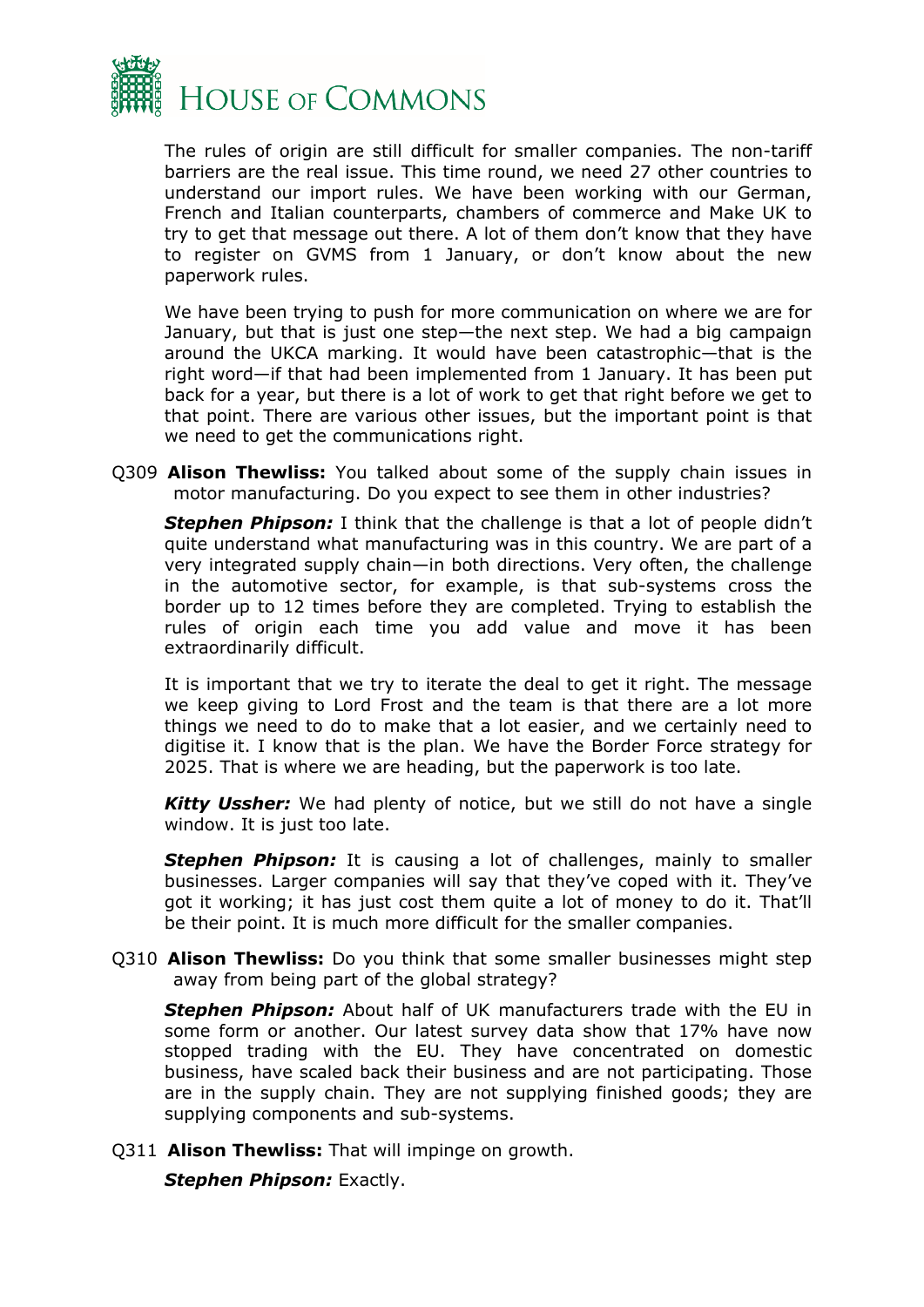

Q312 **Alison Thewliss:** Finally, is there anything you want to say about scaleups and their place within the global Britain strategy?

*Irene Graham:* Scale-ups are essential to it. Six in 10 already export and seven in 10 expect to. Exporting is a big part of their growth strategy. The EU and the US are important, but start-ups are also looking further afield to Asia, China, Africa, the middle east and Latin America. We are seeing a doubling of interest in those markets. It is important that we deploy effectively the export strategy that the Department for International Trade has announced and we properly co-ordinate opportunities and connections between buyers and the overseas missions so that we focus on our scaleup economy.

We see some good work in that regard in London and Manchester and we want that replicated across the country. The export strategy is very important. Scale-ups are highly international and say, "We need to get the connectivity right, and it is beyond Europe." The European market is vital, but the other markets offer a huge opportunity for the UK scale-up economy. Getting the connections right is important as is the deployment of the export strategy.

**Alison Thewliss:** Thank you very much.

Q313 **Harriett Baldwin:** Chair, may I be a bit cheeky and ask Irene and Stephen to email me with their best contact details? I have a scale-up manufacturer in my constituency and I would love to pick their brains.

Skills have come up throughout this sitting and you have all identified it as a huge issue. I note, Kitty, that you picked up on the lifelong learning offer so would you summarise the top five skills that you would like the lifelong learning offer to provide for your members? I am referring to those people who do not have the right level of qualification when they leave school but who can go back to learn and access the student loan system and schemes like that to help them while they do that. What would be the top five things you would like to be in that category for people to learn?

*Kitty Ussher:* The specifics?

**Harriett Baldwin:** Yes. Do your members have any views on that?

*Kitty Ussher:* I can tell you where the skills shortages are. I would characterise the question in a different way. We need to have a shared understanding of what the gaps are and that there is a gaping hole in the Government infrastructure that does not provide that service.

Q314 **Harriett Baldwin:** I am asking you to answer the question about what your members would want to see on the list?

*Kitty Ussher:* I don't want to get it wrong, because we have not asked our members.

**Harriett Baldwin:** Okay.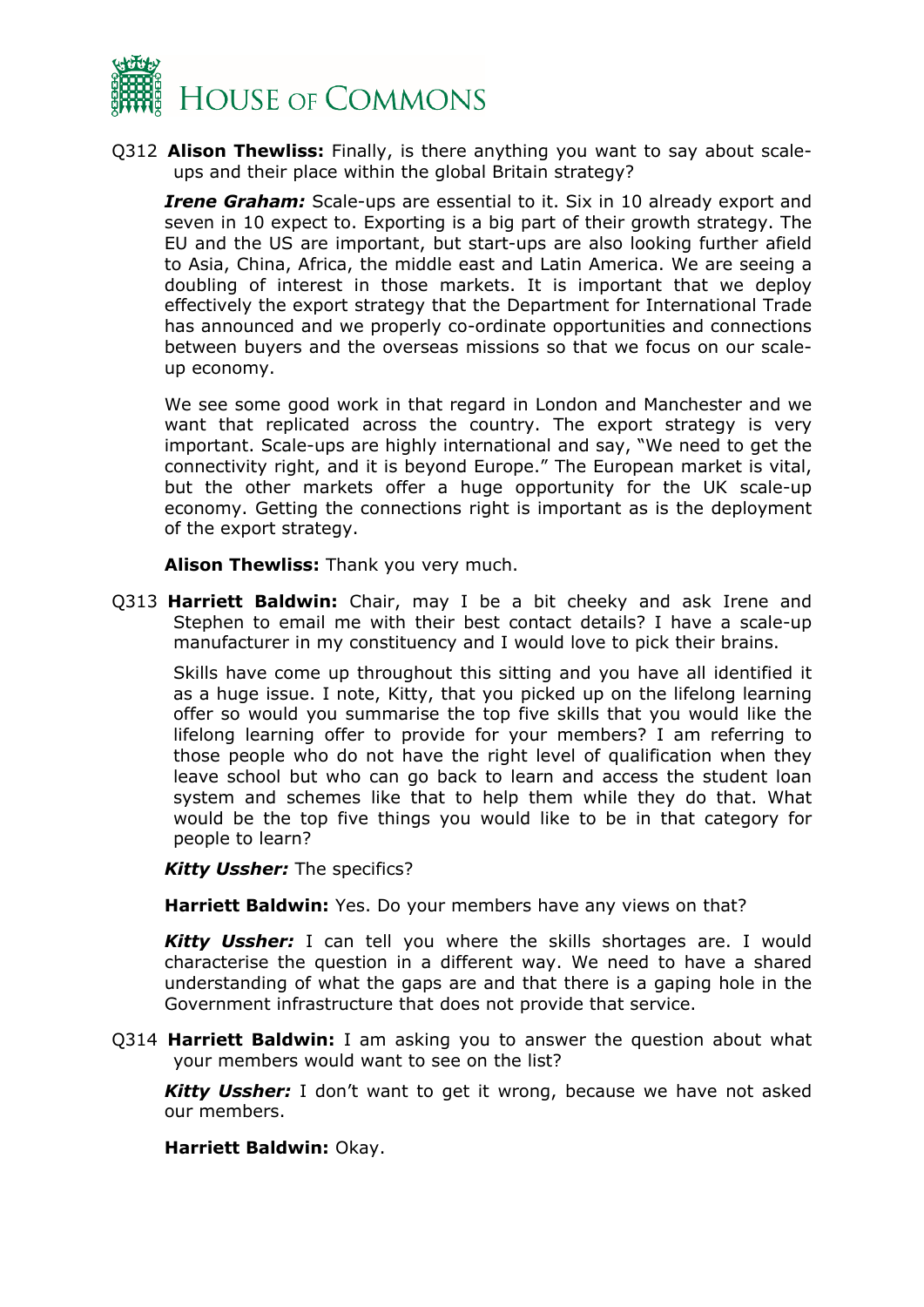

*Kitty Ussher:* I have already told you that focusing simply on the entry level would be missing a trick. There is a missing piece around the diffusion of latest best practice for SMEs, in particular. I recall evidence showing that a lever for productivity for larger firms is simply new joiners coming in and bringing in the experience they had with their previous employer. Smaller companies are less likely to benefit from that.

Q315 **Harriett Baldwin:** The Chancellor has set up a scheme through which he is trying to deliver management skills. Is that one that would be on your or your members' list?

*Kitty Ussher:* I think that is excellent, as I have previously said. However, I am not sure that we yet fully understand how we get that embedded and we need to consider the touchpoints if a firm is not looking for help, for example.

I can tell you that there are skills shortages in professional services, lawyers, accountants, jobs requiring graduate and postgraduate qualifications, in associate professions such as science and engineering and in nursing and other occupations requiring high-level vocational qualifications—about a third of our members pinpoint that. There are identifiable skills shortages in skilled trades and I think, Chair, that you mentioned sales, marketing and customer service. This also applies across the board to administrative, secretarial, logistics and transport. Just 2% say that they have no difficulty meeting their recruitment needs.

Q316 **Harriett Baldwin:** Those are all skills that could be delivered by education providers, not things that just get through years of experience doing those things.

*Kitty Ussher:* I am going to say deliberately that, with respect, I don't think this is the right environment to say what those skills shortages are. I feel strongly that that that is quite a technocratic, navel-gazing exercise. What we probably need is something with the technical brilliance of organisations like the Low Pay Commission, which gets out there and looks at what is happening in the market and specifically at skills, combined with the analytical expertise of the National Audit Office, which is able to work out whether Help to Grow is having an impact.

It is at arm's length from Government and that means that the successor bodies to sectoral and industrial strategies can work together within the industry to decide whether they have an opportunity to club together if they do not have the scale to do something themselves. At the same time, people seeking to retrain can instantly work out that there are endless opportunities in sector X just as the publicity about HGV drivers led many people to think that that might be right for them. That approach needs to be endemic, ongoing and planned for. I think it would have a huge impact.

Finally, our members are small and will not be investing themselves. They know that the labour market is such that there will be immediate poaching. A co-ordinated approach is needed because it is a market failure.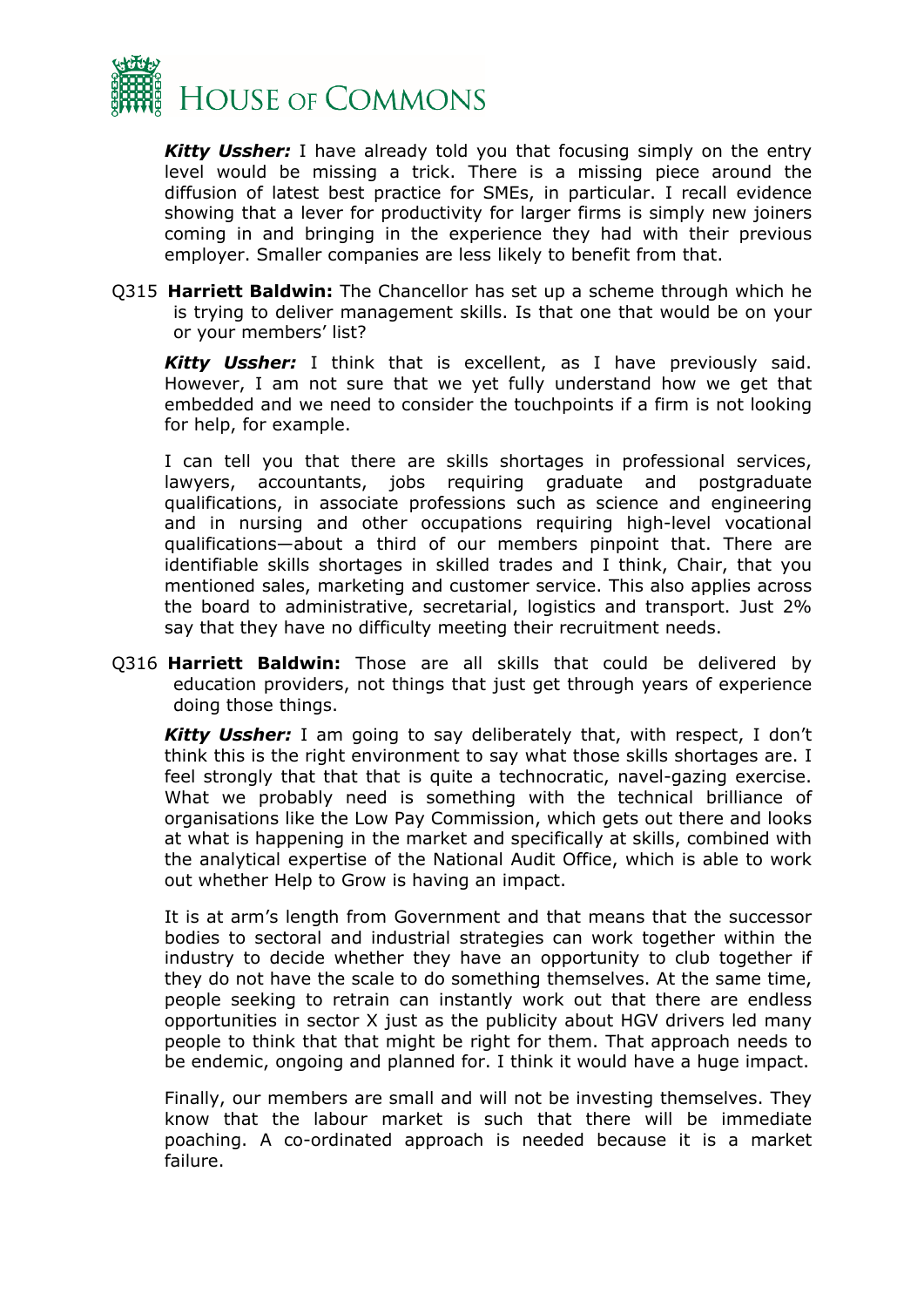

Q317 **Harriett Baldwin:** Irene, what is the timetable for your scale-up visa and what will the criteria for it be?

*Irene Graham:* Some of the criteria were published in the recent Budget, but it is due to be deployed in April 2022, so it is coming up in the next few months. We have spent a lot of time with the Treasury and the Home Office looking at the variety of roles and the scope of the roles. We are looking at a visa for companies that are scaling up with 20% more growth in either turnover or employment, or both. The minimum salary is about the £30,000-odd level. It is looking at the whole scope of potential recruits that may be needed to be brought into the company. Technical and engineering skills and sales skills are certainly among the top three elements that are being looked at by scale-up firms. Good collaboration has taken place with the Government and we look forward to the visa's deployment. How speedily and frictionless the approach will be to enable speedy decisions to be made will be key.

Q318 **Harriett Baldwin:** Do you think the skills that will be in that visa are the skills that the market is indicating there are gaps and that it could be used to inform some of the work that Kitty is proposing?

*Irene Graham:* Kitty and I will certainly speak subsequent to this about the range of work that we have done on the skills agenda and what the scale-up economy reflects. We recognise that it is a broad industry environment, but we have done a lot of work with sub-sectors, such as life sciences and FinTech, on the type of skills needed for the future growth of those economies. We will also be looking forward to working with the Institute of Directors and others. I have given you an indication of some of the top priorities for our scale-ups. At a leadership level, it is strategy, marketing and brand. At a day-to-day level, it is some of the technical skills, and clearly we have a huge opportunity to reskill some of our broader UK base of individuals who can be deployed into the great growth of the scale-up economy.

Q319 **Harriett Baldwin:** Thank you. Stephen, you have mentioned skills and made recommendations throughout the sitting. Is there anything you would like to add about types of skills and what you think our Committee should recommend?

**Stephen Phipson:** If we put aside the vocational skills that we have discussed at length today and if we want to continue to be in the top 10 manufacturing sectors in this country, there are two big issues that we need in the medium term if people don't see a joined-up plan. The first is digital adoption skills, because we are in the fourth industrial revolution and it is madness that we have an adoption programme that works in only two or three areas of the country. We need a national push on digitisation, which is exactly what is happening in most industrialised countries.

Help to Grow has a digital element but it is more about enterprise resource planning systems and payroll systems. We are talking about changing a manufacturing process to a digital process. We have some fantastic resources in this country, like the MTC in Coventry. What we are not doing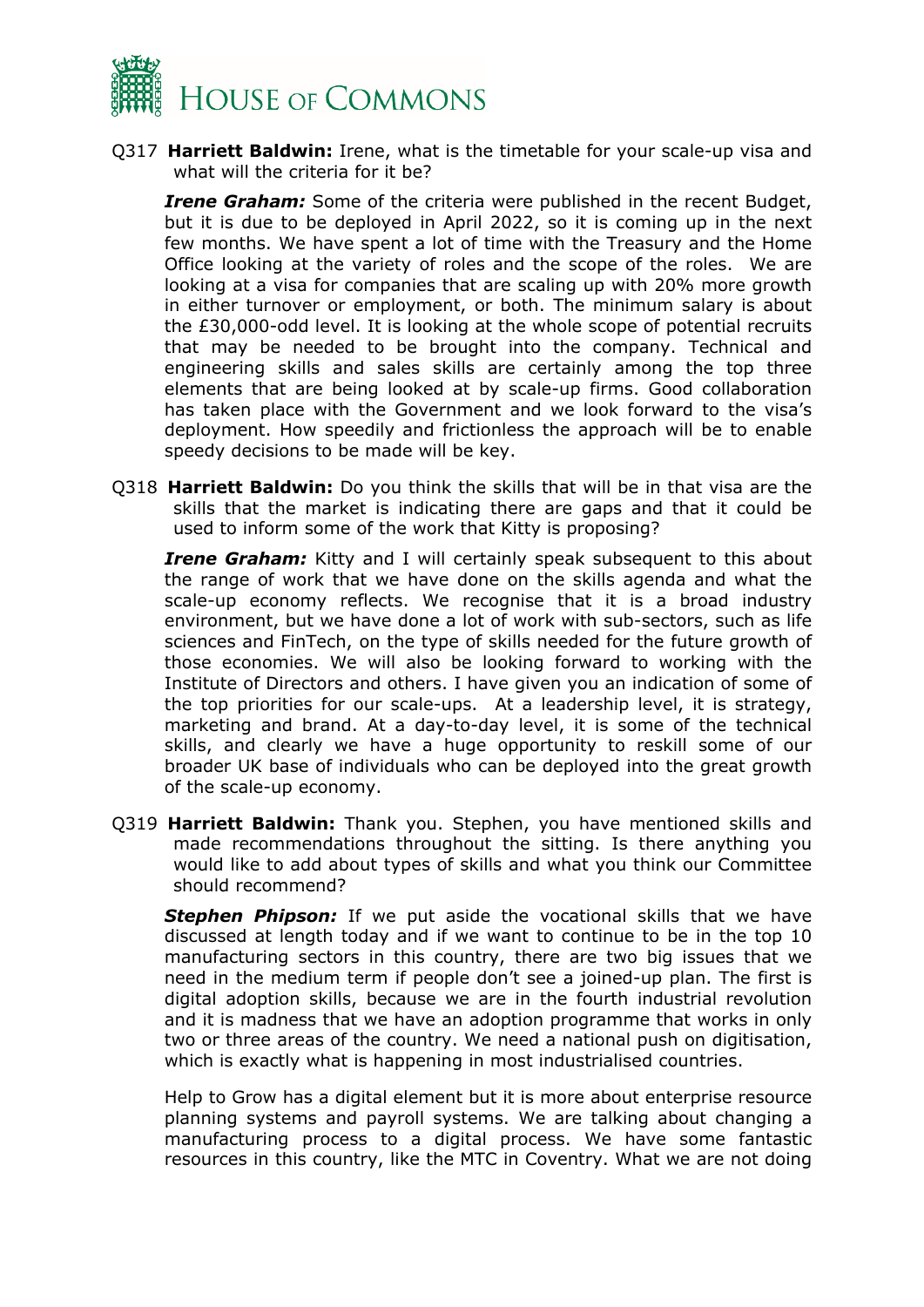

is getting thousands of SMEs on that journey. That is one thing that will either be a great success in manufacturing or will sink us.

The second thing is upskilling in green skills—designing products and processes for a green economy is a significant shift in what we do now. It is not taught at all at the moment, but if we are to be competitive in that environment, we need to get hold of that.

Finally, I have a piece of data. If we take those two big buckets together, our estimate from our survey work is that of the 2.7 million people employed in manufacturing, we will need to upskill 1 million of them with those skills in the medium term. We need an ambitious plan to do that.

**Harriett Baldwin:** Thank you; I think that is probably it on skills.

**Chair:** We go finally to Julie.

Q320 **Julie Marson:** I want to pick up on what you, Stephen, were saying about adopting new technology—on which the UK is often accused of being relatively poor—and commercialising innovation.

There is quite a lot of emphasis in the innovation strategy on funding R&D and advanced research. Is the balance right?

*Stephen Phipson:* The innovation strategy—Irene will have a very good view on this—is extremely good. We could always do more. It was good to see the increase in innovation funding. There is no doubt whatsoever that we do that extremely well in this country.

One thing that has concerned me during the pandemic is the scale of M&A activity and how many of our clever start-ups have been bought by overseas companies. When I asked them the question, it has been around the access to scale-up finance. We have never been very good at patient capital in this country.

I go back to my conversation this morning about the role of the National Infrastructure Bank alongside the British Business Bank and others in trying to make sure we commercialise a lot of that innovation. The story with the hydrogen fuel cell companies was that there was a £2.5 million grant from Innovate UK. They got a great prototype working and went to the big end users, who said, "That's great; we can use it in one of our new designs. Go and build your factory and we will give you a contract." They need £10 million to build the first stage of the factory. The banks ask, "Have you got a contract?" They say, "Not yet; we need to build the factory." Someone comes in from Germany and says, "We will suck it into a big corporate enterprise and take that manufacturing back to our country."

It is that process that we need to break. We need to do something about that and—it is a segue to Irene, I suppose—scale up capital for that next stage of those companies' development.

Q321 **Julie Marson:** Thank you for that neat segue to Irene. I would appreciate your views on that, Irene. How effective and helpful has the British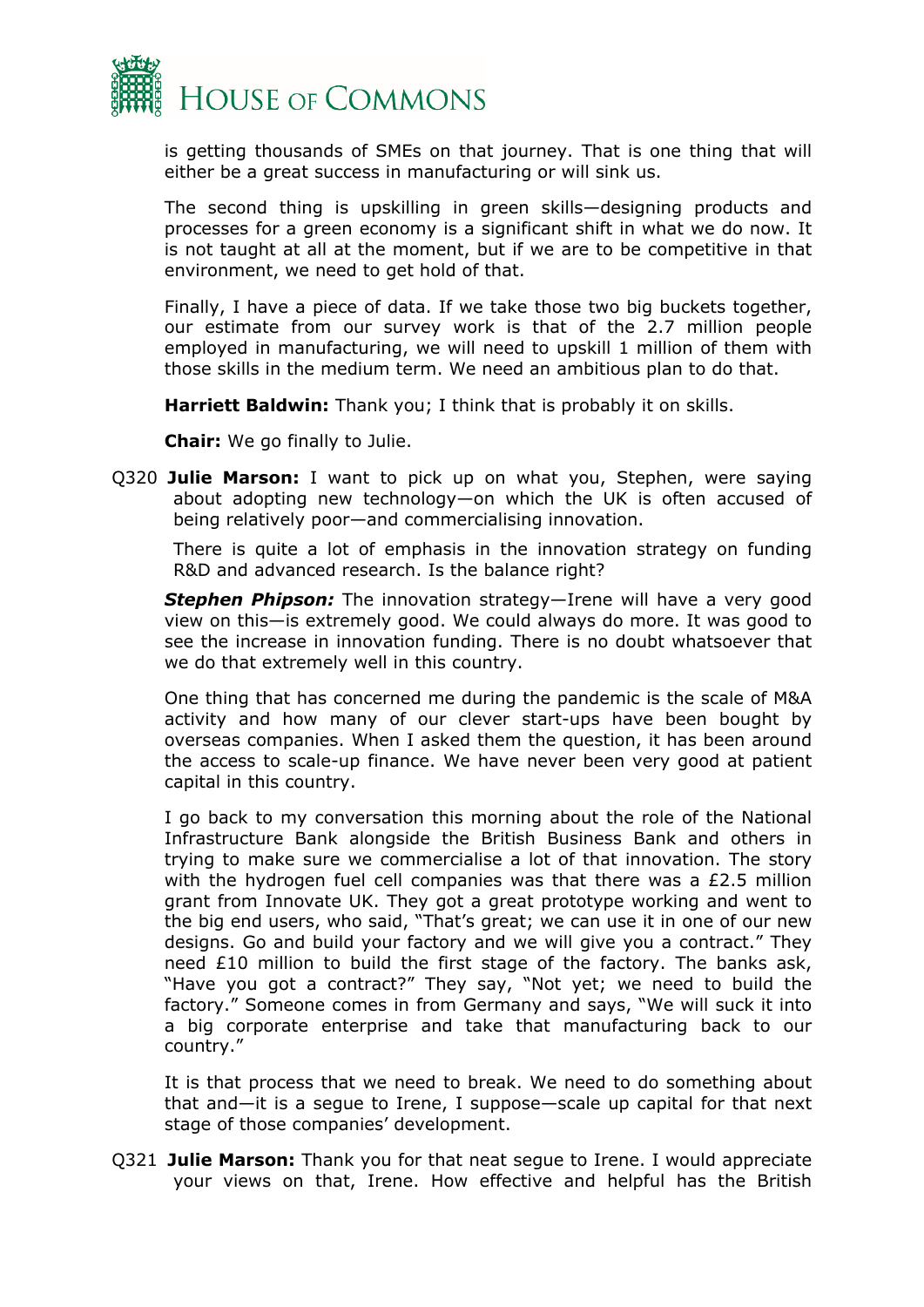

Business Bank been in this process?

*Irene Graham:* We have two critical agencies in the UK that we need to continue to build on and expand. Innovate UK is essential in working with the scale-up economy, not just on funding but on its EDGE programme, which is all about how it works with scaling businesses in furthering commercialisation and globalisation. I am happy to give you more detail on that important programme, but what it is doing is very important. The extension in the innovation strategy of the Innovate UK environment and in the Budget and comprehensive spending review is important, because it is about long-term, at-scale interventions. We need to keep Innovate UK for the long term, and it works very regionally and locally, which is vital.

The British Business Bank has been created in the past 10 years. Both these initiatives are very like, in the private sector, the business growth fund. You have really important agencies, but the countries ahead of us have long-term interventions.

The British Business Bank and the work it is doing as a cornerstone investor in working with angels and VCs and, sectorally, the British Patient Capital life science fund is vital. We must continue to scale that up.

One of the big factors that is being looked at—we have given evidence to the Council for Science and Technology and are working with the life sciences taskforce and with the Treasury—is the focus on how we unleash institutional capital. The Treasury is working closely on the regulatory needs and understanding among our investors of the growth economy how we unleash institutional capital from pension funds and insurance. That is what other markets are doing and we need to take a leaf out of their books and unleash that.

That is important work that is taking place at the moment with the Government, and there is ongoing work on the listings review. That is all about deploying that continuum of finance across a scale-up journey: from the early risk capital at Innovate; what we do in building angel and VC capital across the country and in connectivity; and what we do about longterm institutional capital to create crossover funds.

I can send you our future growth capital report, which contains a synopsis of where we see things at the moment, if that would be helpful.

#### Q322 **Julie Marson:** That would be very helpful.

I have one final question about the future fund. It has finished now, but it took, I think, about 150 stakes in start-ups. To what extent do you think that is a template for the future rather than a one-off reaction to the pandemic?

*Irene Graham:* It was very necessary for our scale-up economy; it wasn't just start-ups—there is a differentiation there. It was about the scale-up economy.

We worked very closely with the Treasury on the future fund breakthrough. That is very important because it is at-scale capital for